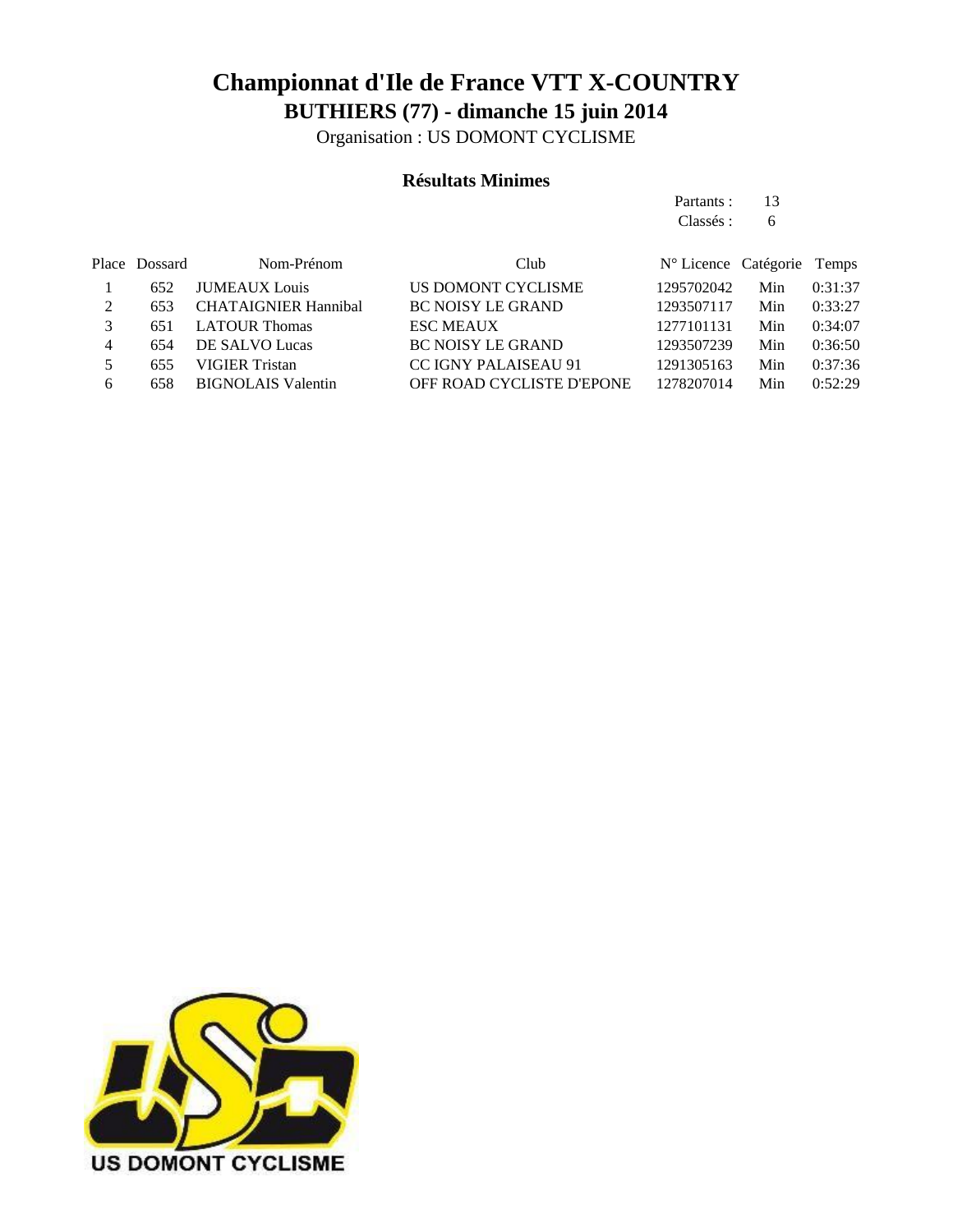Organisation : US DOMONT CYCLISME

#### **Résultats Cadettes**

|   |               |                       | Partants :<br>Classés :   |                            |       |         |
|---|---------------|-----------------------|---------------------------|----------------------------|-------|---------|
|   |               |                       |                           |                            | 5     |         |
|   | Place Dossard | Nom-Prénom            | Club                      | N° Licence Catégorie Temps |       |         |
|   | 502           | <b>FONTAINE Elora</b> | OFF ROAD CYCLISTE D'EPONE | 178207044                  | Cad F | 0:52:19 |
| 2 | 505           | RIBEIRO Léah          | VC SAVIGNY SUR ORGE       | 1291301163                 | Cad F | 0:55:09 |
| 3 | 504           | <b>DELSART</b> Anaïs  | <b>AC MARINES</b>         | 1295728004                 | Cad F | 0:55:49 |
| 4 | 503           | <b>SIMARD</b> Marine  | US DOMONT CYCLISME        | 1295702058                 | Cad F | 0:58:54 |
| 5 | 501           | JAFFRY Jennyfer       | <b>JS FERTE GAUCHER</b>   | 1277114246                 | Cad F | 1:00:26 |

#### **Résultats Minimes Filles**

Partants : 4 Classés : 4

|     | Nom-Prénom | Club                                                                                             |  |                                                                                                                                                                      |
|-----|------------|--------------------------------------------------------------------------------------------------|--|----------------------------------------------------------------------------------------------------------------------------------------------------------------------|
| 604 |            | PARISIS A.C. 95                                                                                  |  |                                                                                                                                                                      |
|     |            | VC MONTIGNY BRETONNEUX                                                                           |  |                                                                                                                                                                      |
|     |            | LA PEDALE FERTOISE                                                                               |  |                                                                                                                                                                      |
|     |            | VC MONTIGNY BRETONNEUX                                                                           |  |                                                                                                                                                                      |
|     |            | Place Dossard<br>DEMIAUTTE Léa<br>603 ROBLIN Pauline<br>602 GONTIER Cassandre<br>601 BECU Amélie |  | $N^{\circ}$ Licence Catégorie Temps<br>Min F $0:44:00$<br>1295714009<br>$Min F = 0:45:56$<br>1278235448<br>Min F $0:46:07$<br>1277102004<br>1278235330 Min F 0:59:54 |

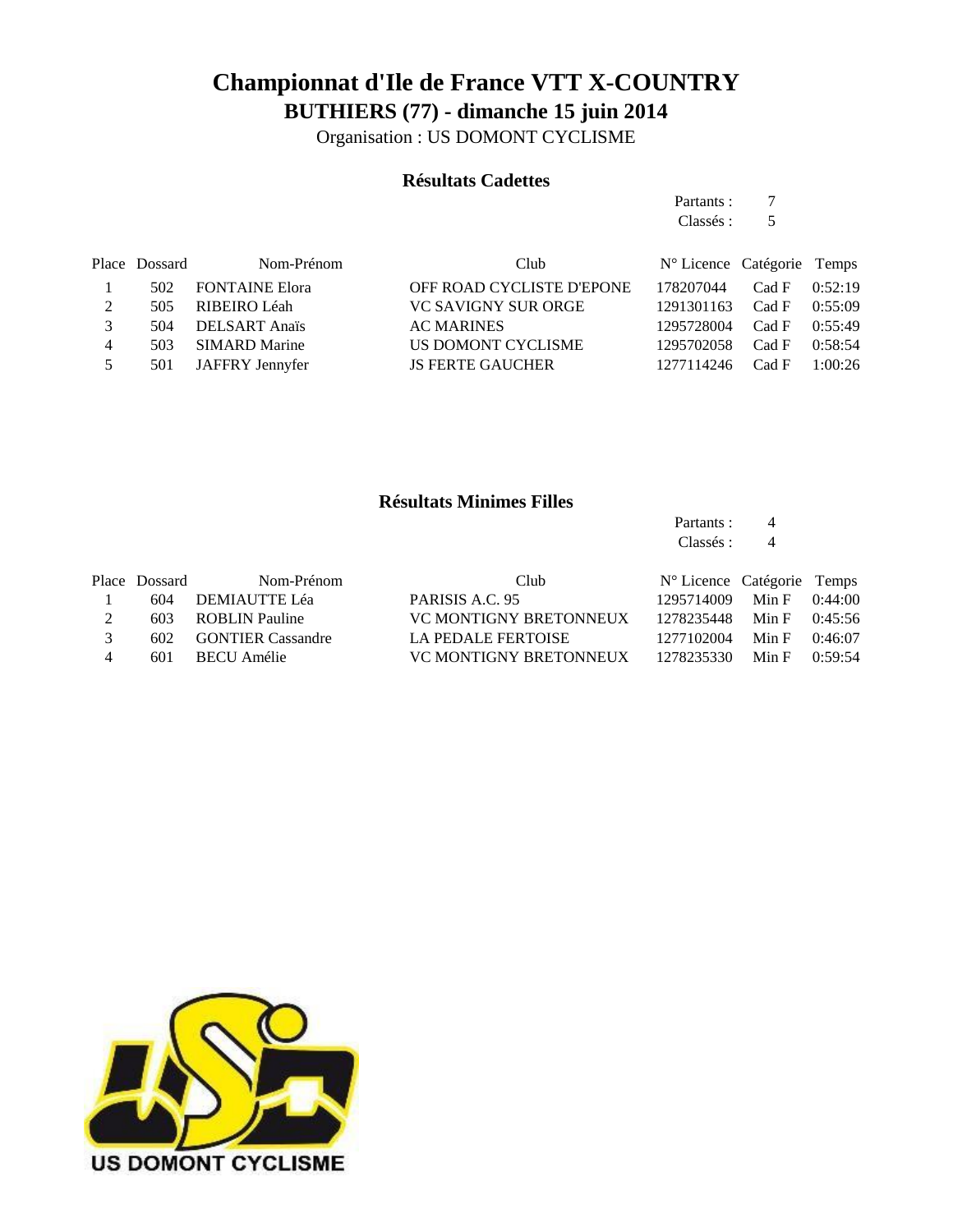Organisation : US DOMONT CYCLISME

#### **Résultats Cadets**

| Partants : | 14 |
|------------|----|
| Classés :  | 9  |

|   | Place Dossard | Nom-Prénom                | Club                         | $N^{\circ}$ Licence Catégorie |     | Temps   |
|---|---------------|---------------------------|------------------------------|-------------------------------|-----|---------|
|   | 553           | <b>HANDJIAN Melvin</b>    | US DOMONT CYCLISME           | 1295702046                    | Cad | 0:41:08 |
| 2 | 552           | DELVAL Florian            | <b>ROUE D'OR CONFLANAISE</b> | 1278210003                    | Cad | 0:43:13 |
| 3 | 557           | LE BECHEC Corentin        | <b>OC GIF VTT</b>            | 1291333011                    | Cad | 0:43:43 |
| 4 | 555           | <b>AUVIN</b> Clement      | OFF ROAD CYCLISTE D'EPONE    | 127827035                     | Cad | 0:44:05 |
| 5 | 551           | <b>DUGENY Nicolas</b>     | TEAM BIKE CHAUMONTEL         | 1295716019                    | Cad | 0:44:55 |
| 6 | 556           | <b>THIERRY Damien</b>     | OFF ROAD CYCLISTE D'EPONE    | 1278207038                    | Cad | mt      |
|   | 554           | <b>MARFOUTINE Joss</b>    | VAL D'EUROPE TEAM CYCLISTE   | 1277145009                    | Cad | 0:45:43 |
| 8 | 558           | <b>LEONI</b> Louis        | OFF ROAD CYCLISTE D'EPONE    | 1278207026                    | Cad | 0:50:27 |
| 9 | 559           | <b>LECORDONNIER Ronan</b> | ROUE D'OR CONFLANAISE        | 1278210151                    | Cad | 0:51:14 |
|   |               |                           |                              |                               |     |         |

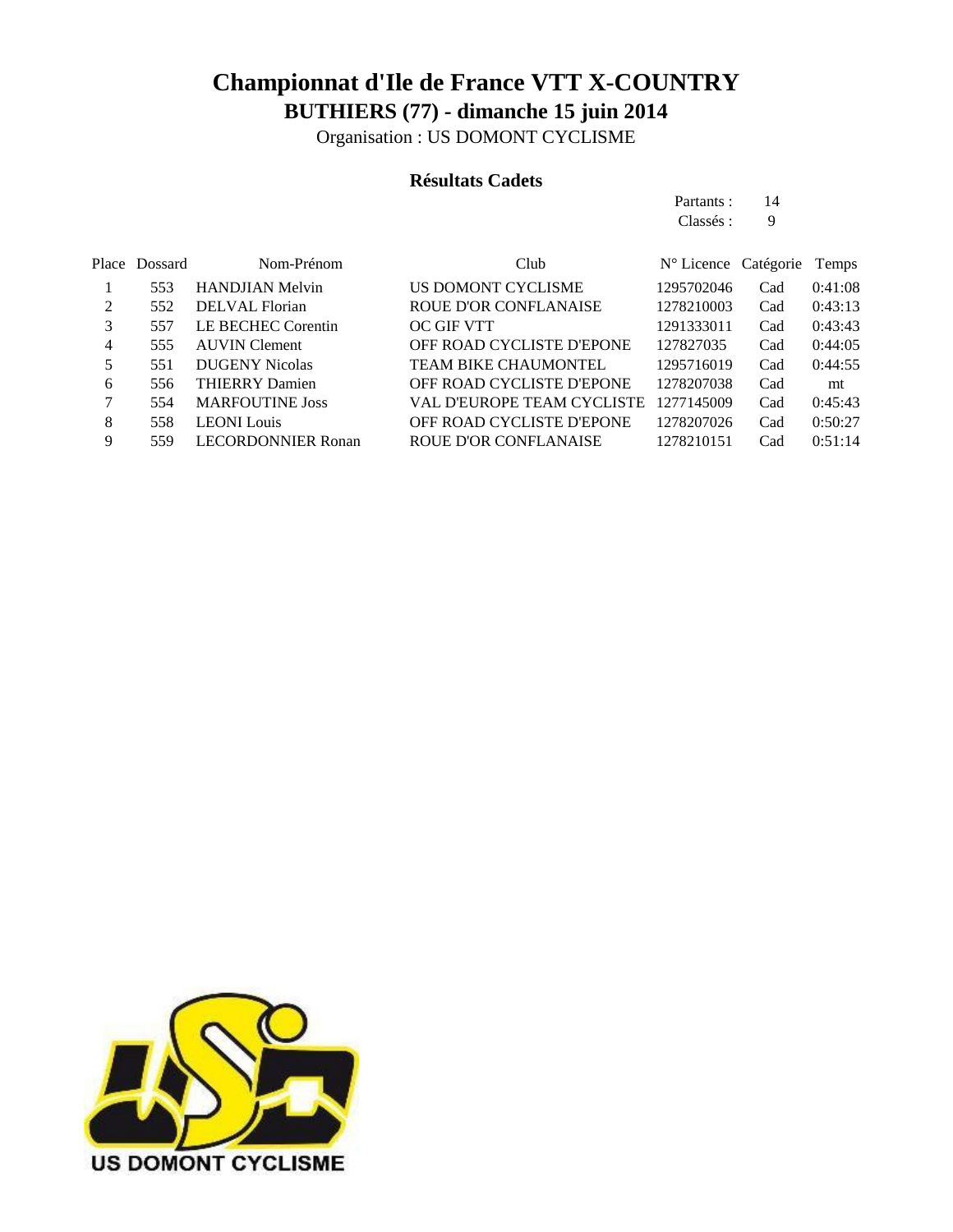Organisation : US DOMONT CYCLISME

#### **Résultats Juniors**

|   |               |                         |                                  | Partants:                     | 18  |         |
|---|---------------|-------------------------|----------------------------------|-------------------------------|-----|---------|
|   |               |                         |                                  | Classés :                     | 7   |         |
|   | Place Dossard | Nom-Prénom              | Club                             | $N^{\circ}$ Licence Catégorie |     | Temps   |
|   | 151           | <b>POITEVIN Robin</b>   | US DOMONT CYCLISME               | 1295702004                    | Jun | 1:19:54 |
| 2 | 154           | <b>ORCHAMPT</b> Antoine | US DOMONT CYCLISME               | 1295702039                    | Jun |         |
| 3 | 156           | <b>SVEHLA Yohan</b>     | <b>OFF ROAD CYCLISTE D'EPONE</b> | 1278207037                    | Jun | 1:23:08 |
| 4 | 152           | <b>PARMENTIER Hugo</b>  | <b>BC NOISY LE GRAND</b>         | 1293507196                    | Jun |         |
| 5 | 158           | <b>GIRAULT</b> Quentin  | US DOMONT CYCLISME               | 1295702052                    | Jun |         |
| 6 | 157           | <b>LEHOUX Natan</b>     | <b>OLYMPIQUE CVO</b>             | 1295712106                    | Jun |         |
| 7 | 153           | <b>GONTIER Lucas</b>    | <b>LA PEDALE FERTOISE</b>        | 1277102187                    | Jun |         |

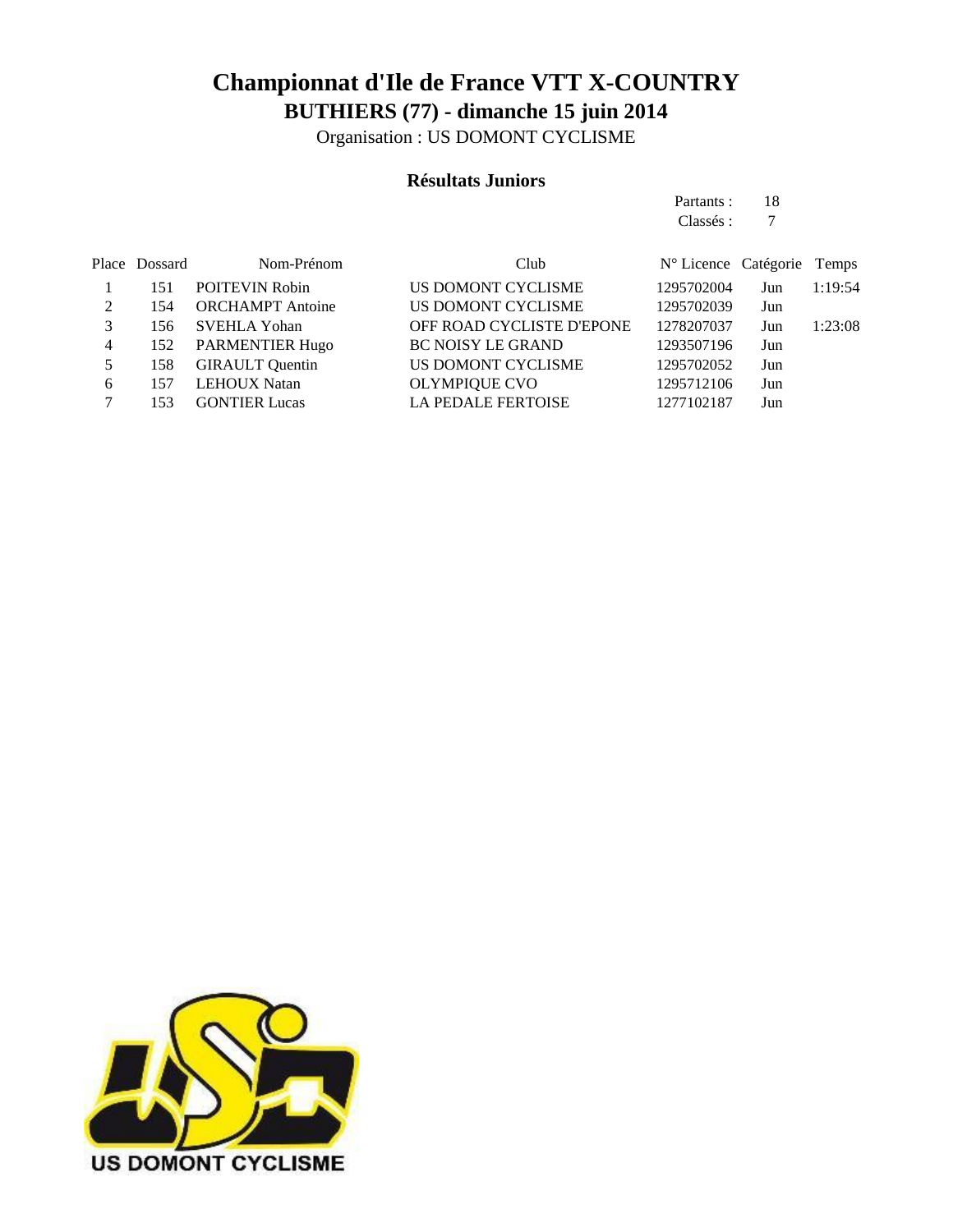Organisation : US DOMONT CYCLISME

#### **Résultats Juniors et Seniors Féminines**

|       |         |                         |                                  | Partants:                     | 10    |         |
|-------|---------|-------------------------|----------------------------------|-------------------------------|-------|---------|
|       |         |                         |                                  | Classés :                     | 9     |         |
|       |         |                         |                                  |                               |       |         |
| Place | Dossard | Nom-Prénom              | Club                             | $N^{\circ}$ Licence Catégorie |       | Temps   |
|       | 425     | <b>VAUCHELLES Laure</b> | <b>OLYMPIQUE CVO</b>             | 1295712184                    | Sen F | 1:12:12 |
| 2     | 421     | <b>SIMON Anaïs</b>      | <b>OFF ROAD CYCLISTE D'EPONE</b> | 1278207049                    | Sen F | 1:13:00 |
| 3     | 422     | <b>STUMPF Fanny</b>     | ARGENTEUIL VAL DE SEINE 95       | 1295708099                    | Sen F | 1:14:48 |
| 4     | 451     | <b>HUBER Lisa</b>       | ARGENTEUIL VAL DE SEINE 95       | 1295708058                    | Jun F | 1:17:44 |
| 5     | 423     | ALVES Gwendoline        | <b>LES BLEUS DE FRANCE</b>       | 1292402085                    | Sen F |         |
| 6     | 453     | <b>CALDERAN Léa</b>     | <b>VARIATION TOUT TERRAIN</b>    | 1291349003                    | Jun F |         |
| 7     | 455     | <b>LE BRAS Justine</b>  | ARGENTEUIL VAL DE SEINE 95       | 1295708416                    | Jun F |         |
| 8     | 452     | <b>VAILLANT</b> Pauline | <b>OC GIF VTT</b>                | 1291333014                    | Jun F |         |
| 9     | 424     | <b>LEGROS</b> Angeline  | LES BLEUS DE FRANCE              | 1292402101                    | Sen F |         |

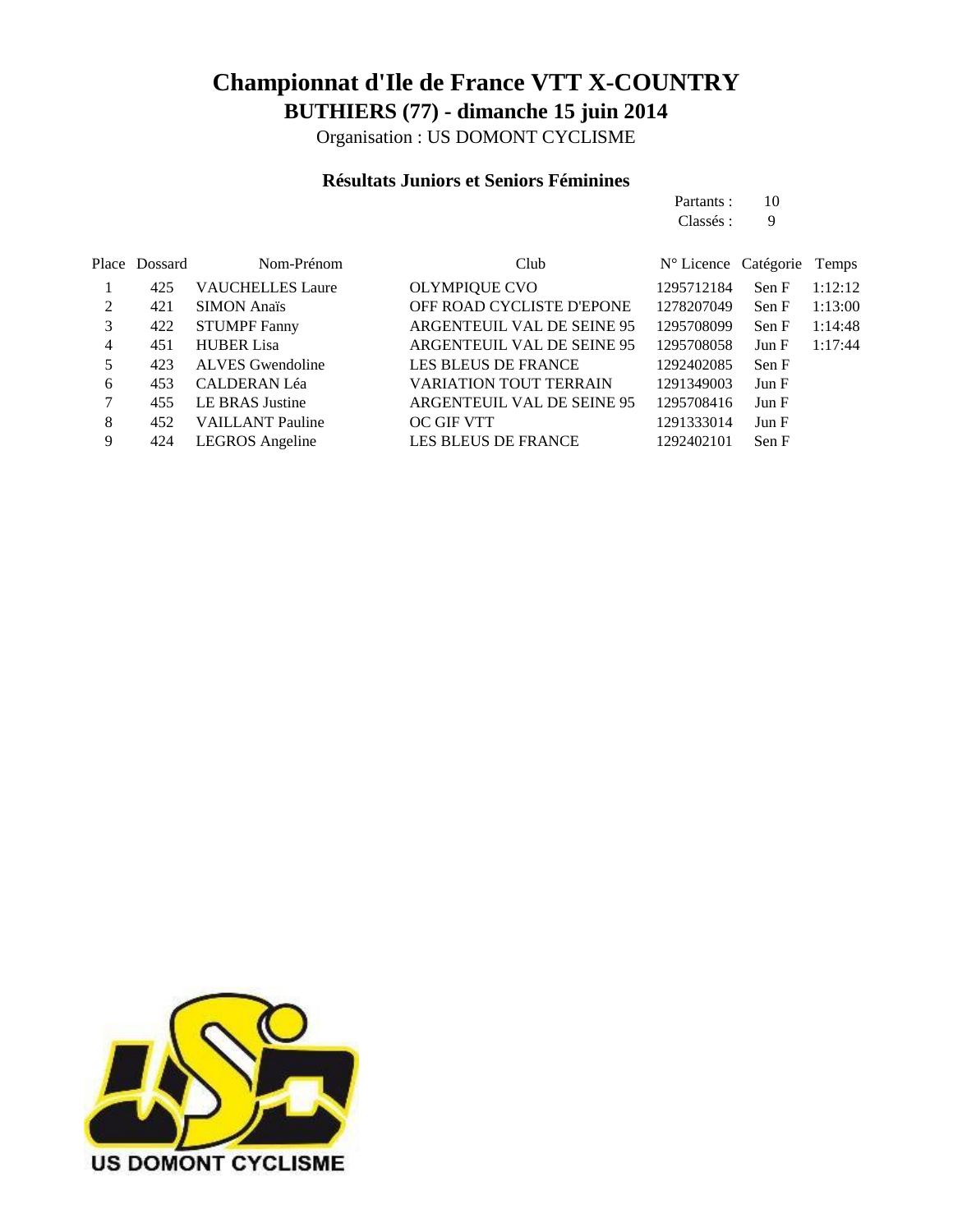Organisation : US DOMONT CYCLISME

#### **Résultats Espoirs**

Partants : 12 Classés : 5

|             | Place Dossard | Nom-Prénom            | Club                     | N° Licence Catégorie Temps |     |         |
|-------------|---------------|-----------------------|--------------------------|----------------------------|-----|---------|
|             |               | 105 BEYER Jérémy      | OC GIF VTT               | 1291333019                 | Esp | 1:41:22 |
| $2^{\circ}$ | 104           | CLABAUT Sulivan       | <b>BC NOISY LE GRAND</b> | 1293507194                 | Esp | 1:41:44 |
| 3           |               | 101 THIEBAULT Robin   | LES BLEUS DE FRANCE      | 1292402016                 | Esp | 1:52:21 |
| 4           | 103           | <b>GALON Geoffrey</b> | <b>VC DRAVEIL</b>        | 1291321005                 | Esp |         |
| 5           |               | 106 LEDUC Quentin     | <b>BC NOISY LE GRAND</b> | 1293507152                 | Esp |         |

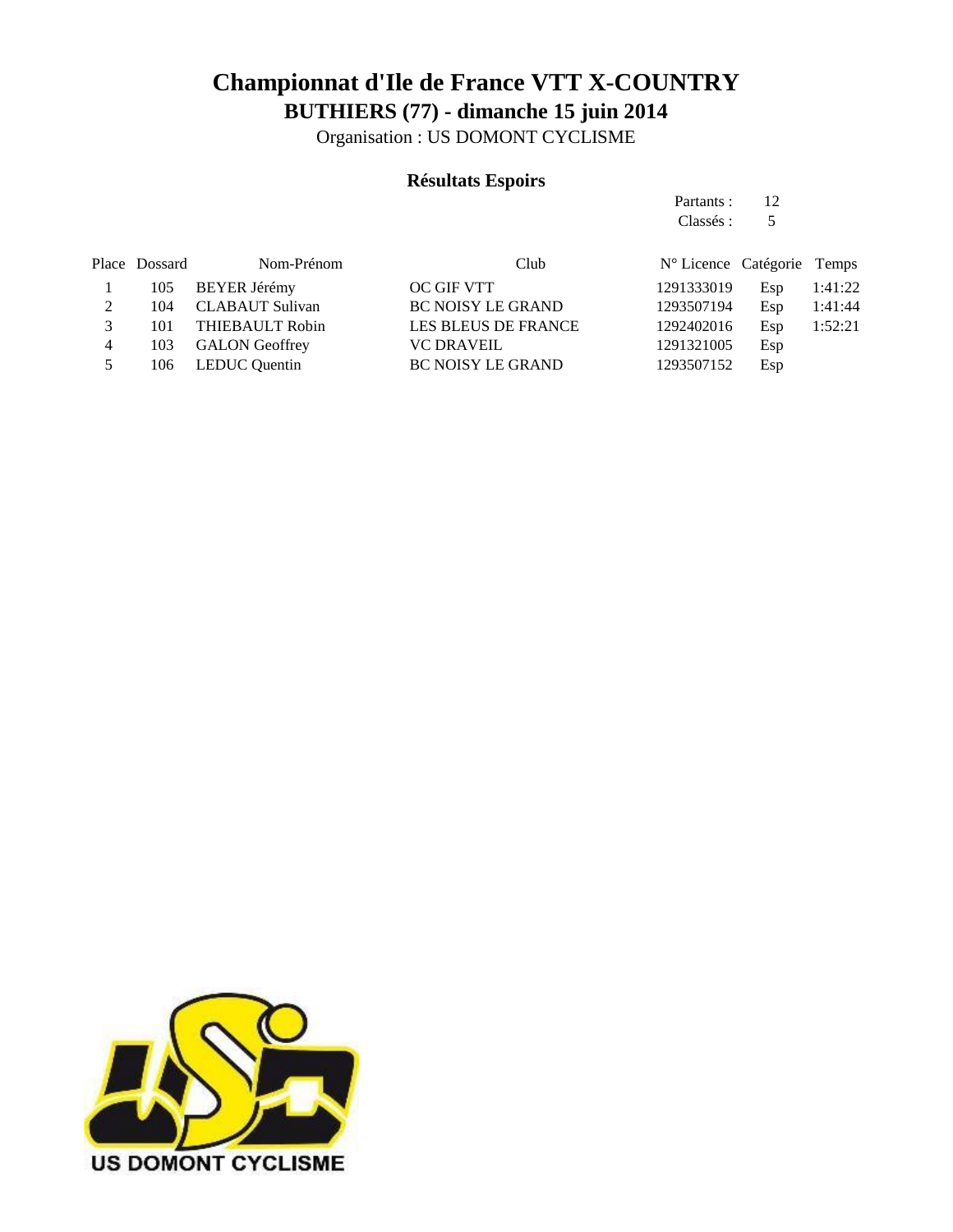Organisation : US DOMONT CYCLISME

#### **Résultats Seniors**

|          |         |                         |                            | Partants :<br>Classés : | 20<br>13  |         |
|----------|---------|-------------------------|----------------------------|-------------------------|-----------|---------|
| Place    | Dossard | Nom-Prénom              | Club                       | $N^{\circ}$ Licence     | Catégorie | Temps   |
| $\bf{l}$ | 63      | <b>BAZIN</b> Nicolas    | US DOMONT CYCLISME         | 1295702163              | Sen       | 1:28:50 |
| 2        | 52      | LE CLAINCHE Jimmy       | US DOMONT CYCLISME         | 1295702076              | Sen       | 1:33:36 |
| 3        | 65      | LE CUNFF Kevin          | AS CORBEIL ESSONNES        | 1291302032              | Sen       | 1:34:50 |
| 4        | 55      | <b>VAILLANT</b> Pierre  | US DOMONT CYCLISME         | 1295702044              | Sen       | 1:40:30 |
| 5        | 56      | <b>NOGUEIRA Romain</b>  | US DOMONT CYCLISME         | 1295702168              | Sen       | 1:41:44 |
| 6        | 69      | <b>DIEZ</b> Adrien      | AC BOULOGNE BILLANCOURT    | 1292408088              | Sen       | 1:42:29 |
| 7        | 53      | <b>OBERTI</b> Julien    | TEAM BIKE CHAUMONTEL       | 1295716005              | Sen       | 1:43:04 |
| 8        | 61      | <b>TROCHON Philippe</b> | AC BOULOGNE BILLANCOURT    | 1292408031              | Sen       | mt      |
| 9        | 59      | <b>GOUBIN Maxime</b>    | US DOMONT CYCLISME         | 1295702029              | Sen       | 1:46:27 |
| 10       | 64      | <b>GARCIA Clément</b>   | <b>LES BLEUS DE FRANCE</b> | 1292402075              | Sen       | 1T      |
| 11       | 51      | <b>MARTEAU Romain</b>   | <b>ESC MEAUX</b>           | 1277101077              | Sen       | 1T      |
| 12       | 70      | <b>BIELOFF Mathieu</b>  | AC BOULOGNE BILLANCOURT    | 1292408009              | Sen       | 1T      |
| 13       | 57      | <b>LEGROS Thibault</b>  | LES BLEUS DE FRANCE        | 1292402096              | Sen       | 2T      |

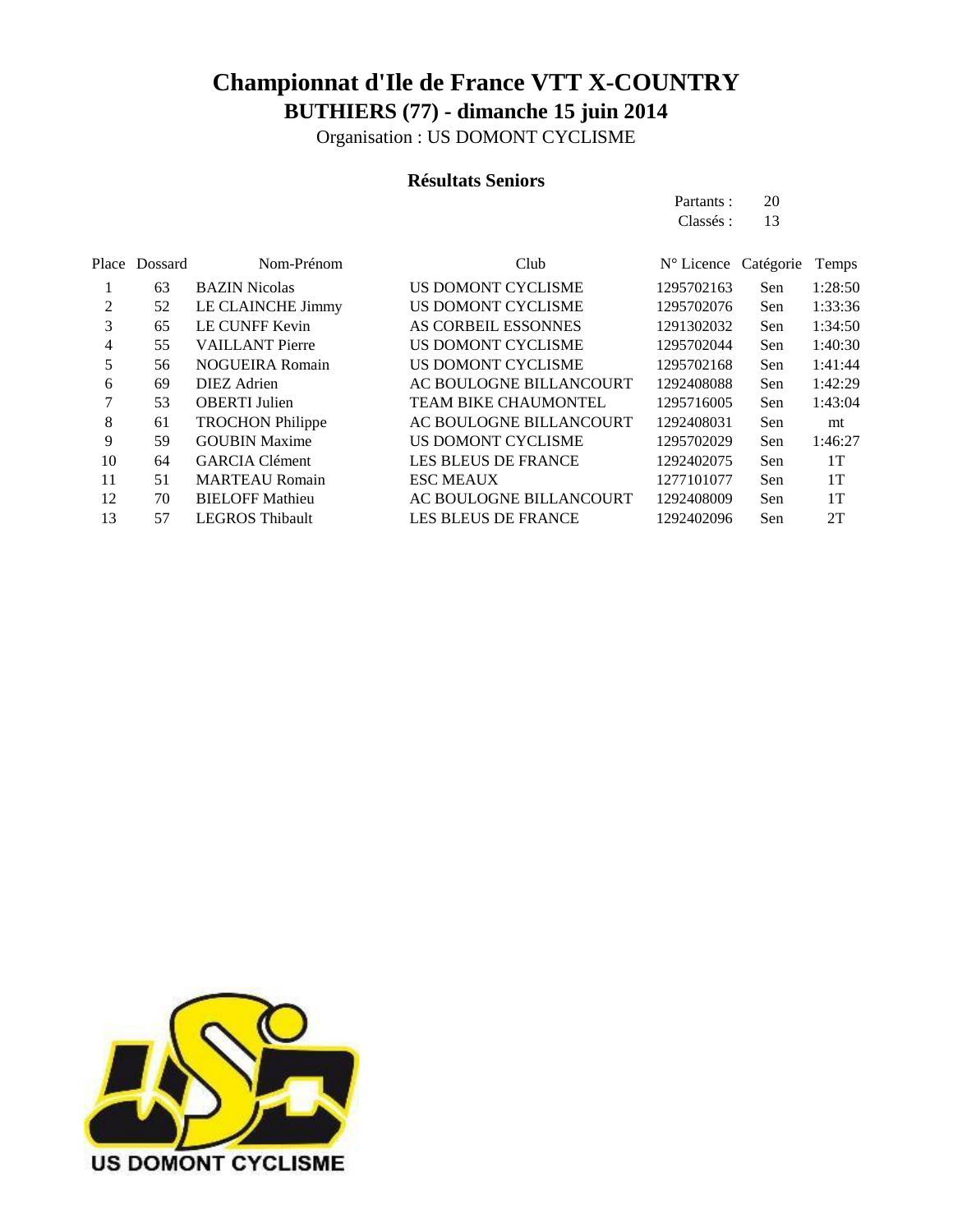Organisation : US DOMONT CYCLISME

#### **Résultats Masters 1 et 2**

| Partants: | 18 |
|-----------|----|
| Classés : | 13 |

| Place Dossard | Nom-Prénom                   | Club                           |            |           | Temps                                                                                                                                        |
|---------------|------------------------------|--------------------------------|------------|-----------|----------------------------------------------------------------------------------------------------------------------------------------------|
| 202           | <b>CROCHET COLIN Normann</b> | ARGENTEUIL VAL DE SEINE 95     |            | Mas $1/2$ | 1:33:14                                                                                                                                      |
| 210           | <b>LOMBARDI</b> Vincent      | US DOMONT CYCLISME             | 1295702108 | Mas $1/2$ | 1:35:30                                                                                                                                      |
| 201           | <b>NARI</b> Olivier          | <b>VC ARPAJON</b>              |            | Mas $1/2$ | 1:41:29                                                                                                                                      |
| 215           | LOY Hervé                    | <b>TEAM BONNAT 91</b>          |            | Mas $1/2$ | 1:42:29                                                                                                                                      |
| 206           | <b>FRAISSE</b> Arnaud        | US DOMONT CYCLISME             | 1295702119 | Mas $1/2$ | 1:49:23                                                                                                                                      |
| 207           | <b>BUZON Franck</b>          | <b>BC NOISY LE GRAND</b>       |            | Mas $1/2$ | 1T                                                                                                                                           |
| 204           | FADDA Jean-Christophe        | <b>TEAM VTT MAISSE</b>         |            | Mas $1/2$ | 1T                                                                                                                                           |
| 205           | <b>FORLINI</b> Grégory       | <b>BC NOISY LE GRAND</b>       |            |           | 1T                                                                                                                                           |
| 203           | <b>MELCHIOR Loïc</b>         | <b>BC NOISY LE GRAND</b>       |            | Mas $1/2$ | 1T                                                                                                                                           |
| 219           | <b>SICHER Guillaume</b>      | <b>ROUE D'OR CONFLANAISE</b>   | 1278210294 | Mas $1/2$ | 1T                                                                                                                                           |
| 218           | <b>BROCHOT</b> Vincent       | <b>UCM VENEUX LES SABLONS</b>  | 1277142037 | Mas $1/2$ | 1T                                                                                                                                           |
| 208           | <b>DEHEYN</b> Thibaut        | <b>LES BLEUS DE FRANCE</b>     |            | Mas $1/2$ | 1T                                                                                                                                           |
| 217           | <b>JULIEN</b> Matthieu       | <b>VC ELANCOURT ST QUENTIN</b> | 1278226039 | Mas $1/2$ | 1T                                                                                                                                           |
|               |                              |                                |            |           | N° Licence Catégorie<br>1295708094<br>1291308018<br>1291309055<br>1293507018<br>1291325040<br>1293507068 Mas 1/2<br>1293507002<br>1292402020 |

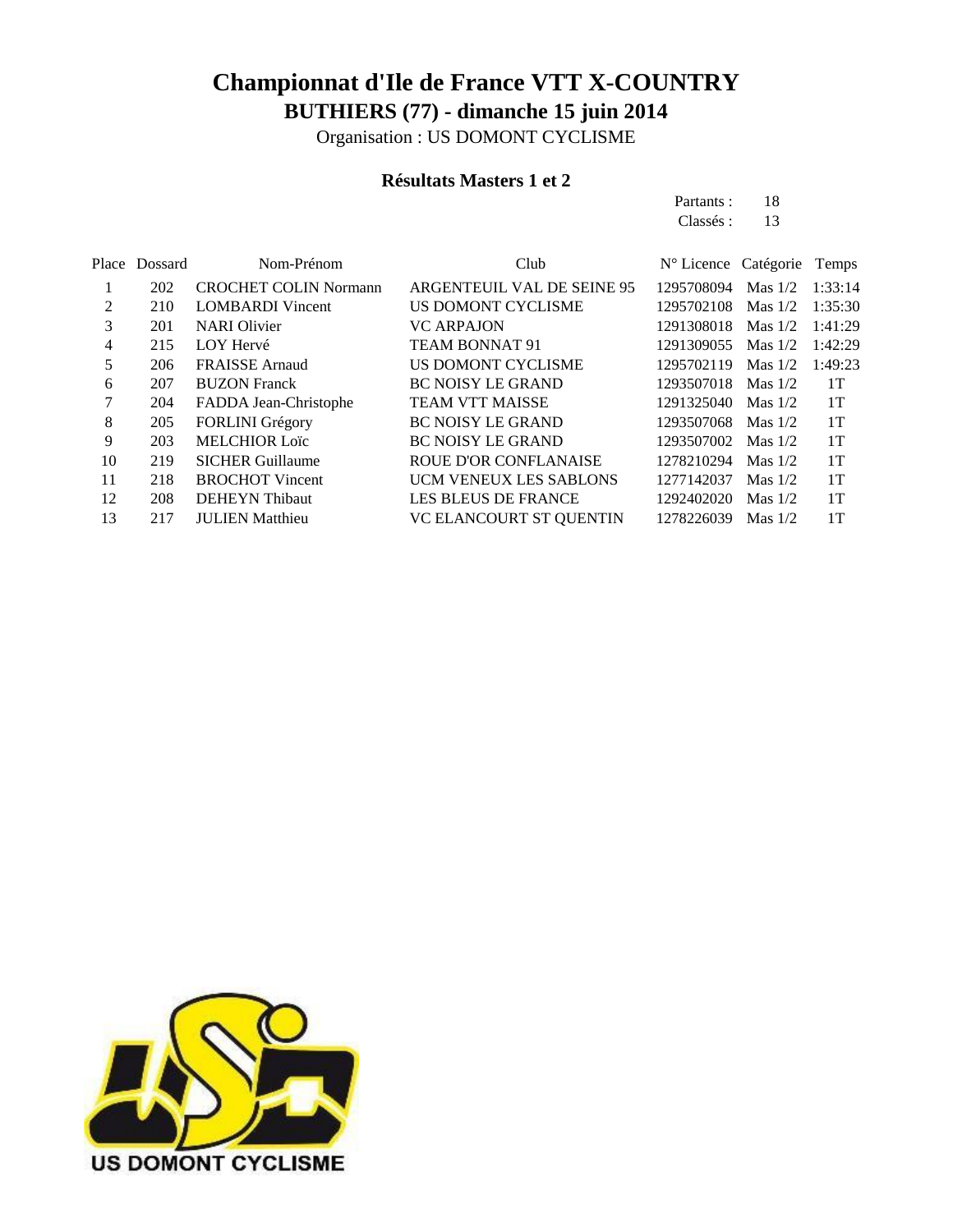Organisation : US DOMONT CYCLISME

#### **Résultats Masters 3-4**

Partants : 32 Classés : 21

|     | Nom-Prénom                  | Club                       |            |           | Temps                              |
|-----|-----------------------------|----------------------------|------------|-----------|------------------------------------|
| 302 | <b>HUBER Christophe</b>     | ARGENTEUIL VAL DE SEINE 95 | 1295708068 | Mas $3/4$ | 1:21:37                            |
| 312 | <b>FERNANDES</b> José       | US DOMONT CYCLISME         | 1295702080 | Mas $3/4$ |                                    |
| 320 | <b>CARREIRA Jean-Pierre</b> | <b>BC NOISY LE GRAND</b>   | 1293507074 | Mas $3/4$ |                                    |
| 303 | <b>CORBEAU Laurent</b>      | EC MONTGERON VIGNEUX       | 1291307045 | Mas $3/4$ |                                    |
| 301 | PAUCHARD Stéphane           | <b>ESC MEAUX</b>           | 1277101266 | Mas $3/4$ |                                    |
| 326 | <b>CHAMBARD</b> Christophe  | US DOMONT CYCLISME         | 1295702148 | Mas $3/4$ |                                    |
| 304 | <b>PARMENTIER Franck</b>    | <b>BC NOISY LE GRAND</b>   | 1293507203 | Mas $3/4$ |                                    |
| 314 | DONATI Jean-François        | <b>US RIS ORANGIS</b>      | 1291322062 | Mas $3/4$ |                                    |
| 323 | <b>LE BRAS Alain</b>        | ARGENTEUIL VAL DE SEINE 95 | 1295708417 | Mas $3/4$ |                                    |
| 313 | LE MOAL Yannick             | <b>EC MORSANG SUR ORGE</b> | 1291339006 | Mas $3/4$ |                                    |
| 315 | <b>MICHOUT Eric</b>         | <b>US METRO TRANSPORTS</b> | 1275024237 | Mas $3/4$ |                                    |
| 307 | <b>CATHENOZ Thibaut</b>     | <b>BC NOISY LE GRAND</b>   | 1293507188 | Mas $3/4$ |                                    |
| 329 | <b>BRAUD</b> Christophe     | <b>JS FERTE GAUCHER</b>    | 1277114159 | Mas $3/4$ |                                    |
| 322 | <b>MULLER Christophe</b>    | UC TRILPORT PAYS DE MEAUX  | 1277132002 | Mas $3/4$ |                                    |
| 308 | <b>HANDJIAN</b> Pierre      | <b>BC NOISY LE GRAND</b>   | 1293507149 | Mas $3/4$ |                                    |
| 319 | DA COSTA Fernando           | <b>ESC MEAUX</b>           | 1277101074 | Mas $3/4$ | 1T                                 |
| 306 | <b>LELEU</b> Fabrice        | <b>BC NOISY LE GRAND</b>   | 1293507210 | Mas $3/4$ | 1T                                 |
| 327 | <b>CHATAIGNER Dominique</b> | AC POMMEUSE BOISSY         | 1277130019 | Mas $3/4$ | 1T                                 |
| 310 | <b>NOEL Franck</b>          | <b>LES KOYOTES</b>         | 1275003006 | Mas $3/4$ | 1T                                 |
| 325 | <b>PARIS Richard</b>        | <b>LA PEDALE FERTOISE</b>  | 1277102036 | Mas $3/4$ | 1T                                 |
| 311 | <b>GONTIER Frédéric</b>     | <b>LA PEDALE FERTOISE</b>  |            | Mas $3/4$ | 1T                                 |
|     | Place Dossard               |                            |            |           | N° Licence Catégorie<br>1277102194 |

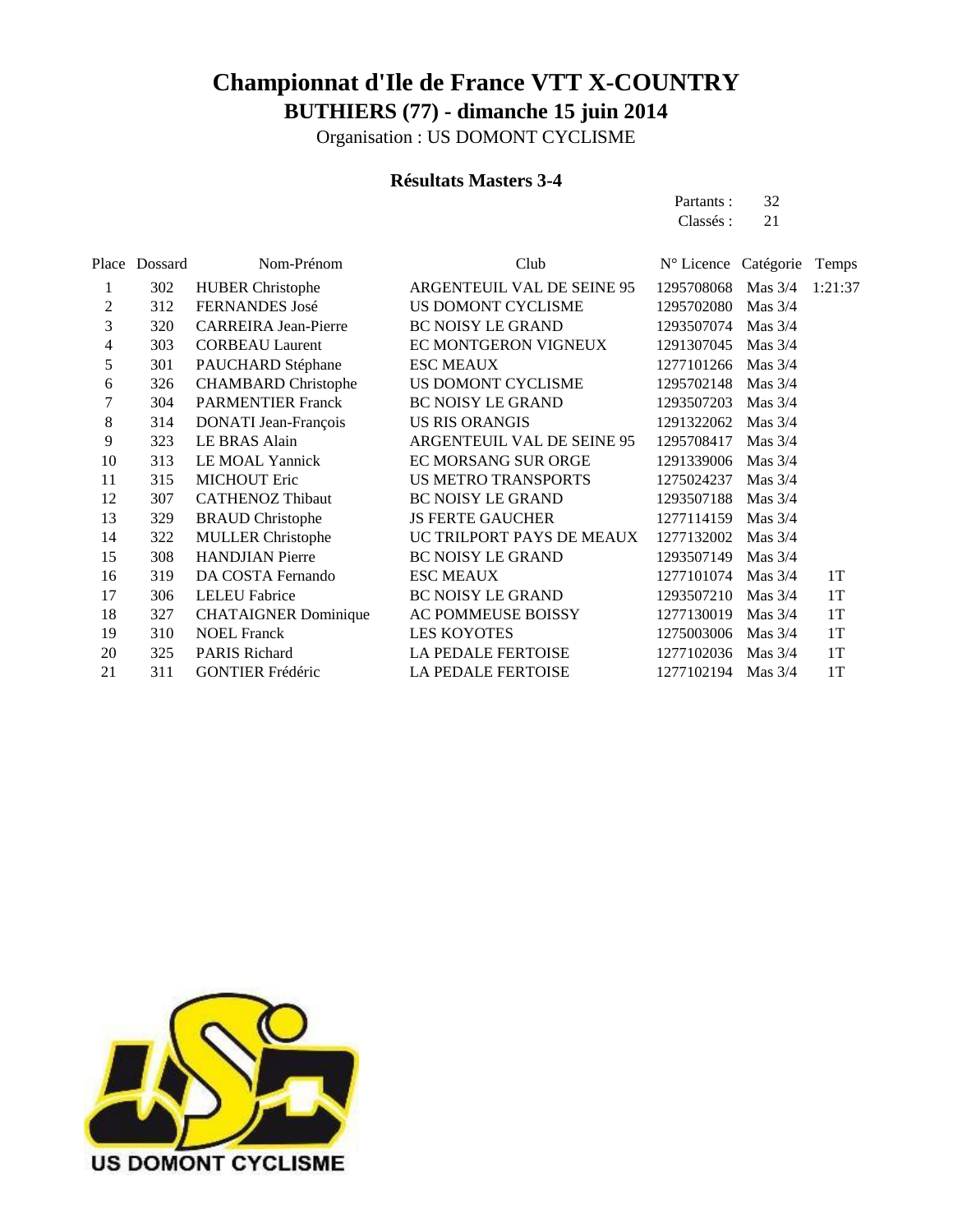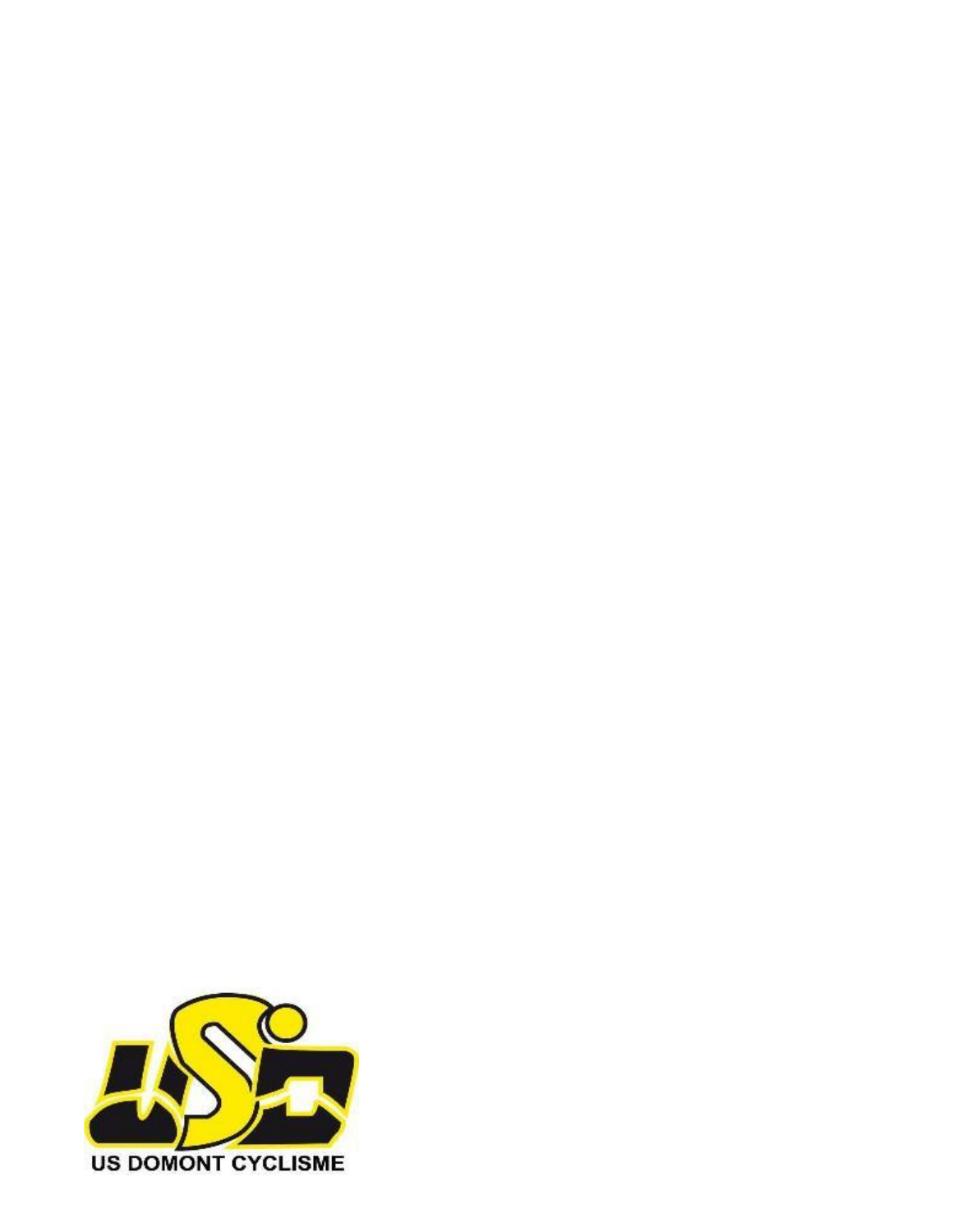Organisation : US DOMONT CYCLISME

#### **Résultats Masters 5**

Partants : 11 Classés : 10

|    | Place Dossard | Nom-Prénom                   | Club                          | N° Licence Catégorie |                  | Temps   |
|----|---------------|------------------------------|-------------------------------|----------------------|------------------|---------|
|    | 371           | <b>CRENEL Didier</b>         | US DOMONT CYCLISME            | 1295702037           | Mas <sub>5</sub> | 1:20:31 |
| 2  | 372           | <b>POITEVIN Francis</b>      | US DOMONT CYCLISME            | 1295702006           | Mas 5            |         |
| 3  | 375           | <b>LAMETTE</b> Denis         | <b>LES BLEUS DE FRANCE</b>    | 1292402040           | Mas <sub>5</sub> |         |
| 4  | 382           | PETRUZZELLA Denis            | <b>VC VILLEJUST</b>           | 1291338002           | Mas 5            |         |
|    | 373           | <b>BRANCO</b> Guilherme      | EC MONTGERON VIGNEUX          | 1291307261           | Mas <sub>5</sub> |         |
| 6  | 381           | <b>JUPILLAT Christian</b>    | LES BLEUS DE FRANCE           | 1292402042           | Mas 5            |         |
| 7  | 380           | <b>RINCENT</b> Jean-Philippe | <b>UCM VENEUX LES SABLONS</b> | 1277142002           | Mas <sub>5</sub> | 1T      |
| 8  | 377           | <b>LIGNIER Pascal</b>        | <b>ESC MEAUX</b>              | 1277101023           | Mas 5            | 1T      |
| 9  | 374           | <b>OSADNIK Alain</b>         | <b>LES KOYOTES</b>            | 1275003018           | Mas <sub>5</sub> | 1T      |
| 10 | 378           | <b>MARTEAU Jean-Claude</b>   | <b>ESC MEAUX</b>              | 1277101111           | Mas <sub>5</sub> | 1T      |
|    |               |                              |                               |                      |                  |         |

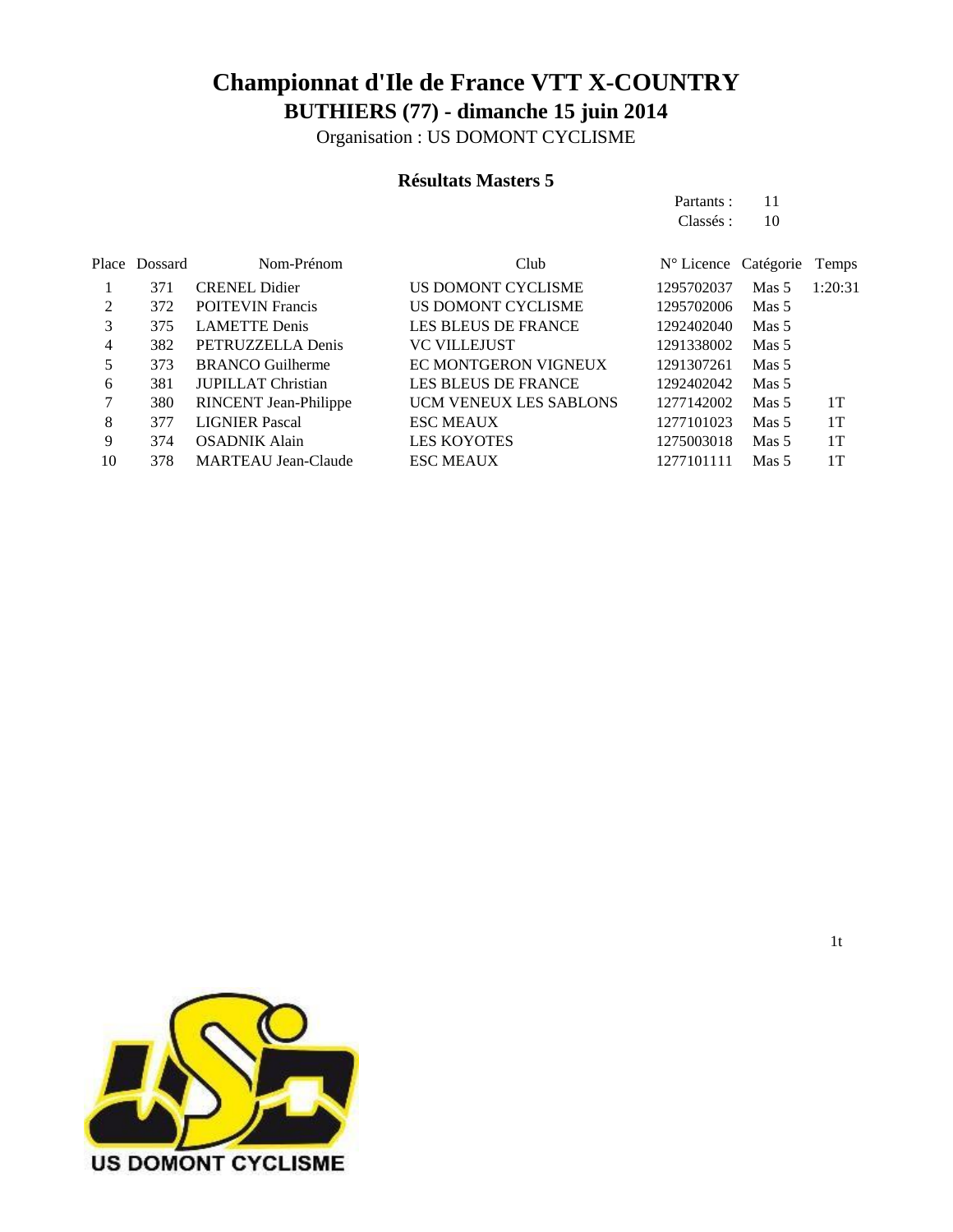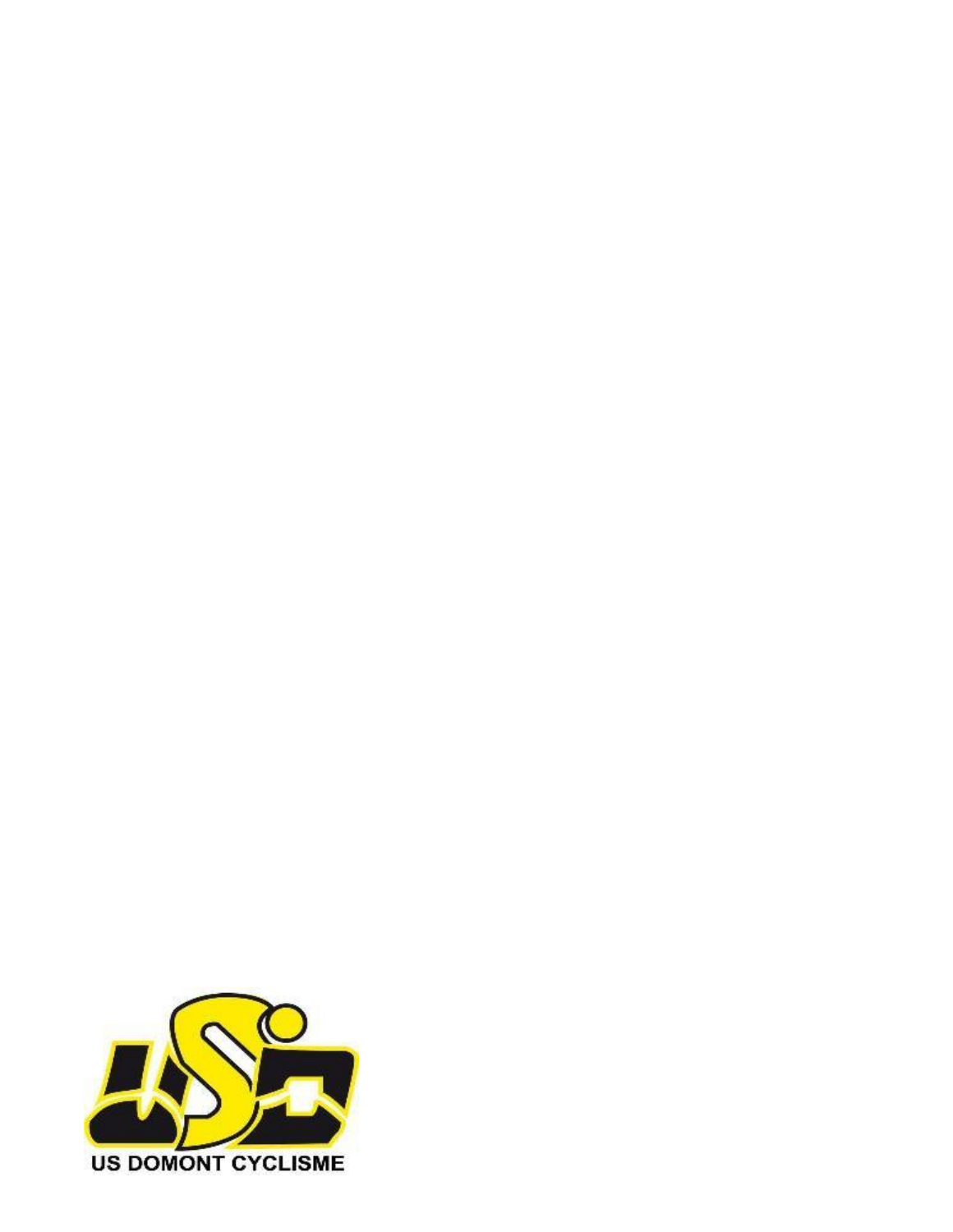Organisation : US DOMONT CYCLISME

#### **Résultats Tandems**

Partants : 6 Classés : 5

|               | Place Dossard    | Nom-Prénom                   | Club                       | $N^{\circ}$ Licence | Catégorie | Temps   |
|---------------|------------------|------------------------------|----------------------------|---------------------|-----------|---------|
|               | 406A             | <b>GIBEAUD Pierre</b>        | <b>BMX MASSY PALAISEAU</b> | 1291310EC           | Tan       | 1:17:33 |
|               | 406B             | <b>ESCUAIN Grégory</b>       | <b>BMX MASSY PALAISEAU</b> | 1291310EC           | Tan       |         |
| $\mathcal{L}$ | 404 A            | <b>GRANGE Sébastien</b>      | <b>LES BLEUS DE FRANCE</b> | 1292402EC           | Tan       | ######  |
|               | 404B             | <b>DUCROCQ Fanny</b>         | <b>LES BLEUS DE FRANCE</b> | 1292402EC           | Tan       |         |
| 3             | 401 A            | <b>BIARNE CONTINANT Marc</b> | EC BOUCLES DE LA MARNE     | 1277126007          | Tan       |         |
|               | 401B             | MAJA Benjamin                | EC BOUCLES DE LA MARNE     | 1277126002          | Tan       |         |
| 4             | 402A             | <b>ROCHA</b> Serge           | <b>LES BLEUS DE FRANCE</b> | 1292402115          | Tan       |         |
|               | 402B             | <b>SARTORI</b> Laurent       | <b>LES BLEUS DE FRANCE</b> | 1292402103          | Tan       |         |
| 5             | 405A             | <b>BARTUCCIO Domenico</b>    | <b>VCA DU BOURGET</b>      | 1293510029          | Tan       | 1T      |
|               | 405 <sub>B</sub> | <b>BIELLO</b> Aurélien       | <b>VCA DU BOURGET</b>      | 1293510019          | Tan       |         |

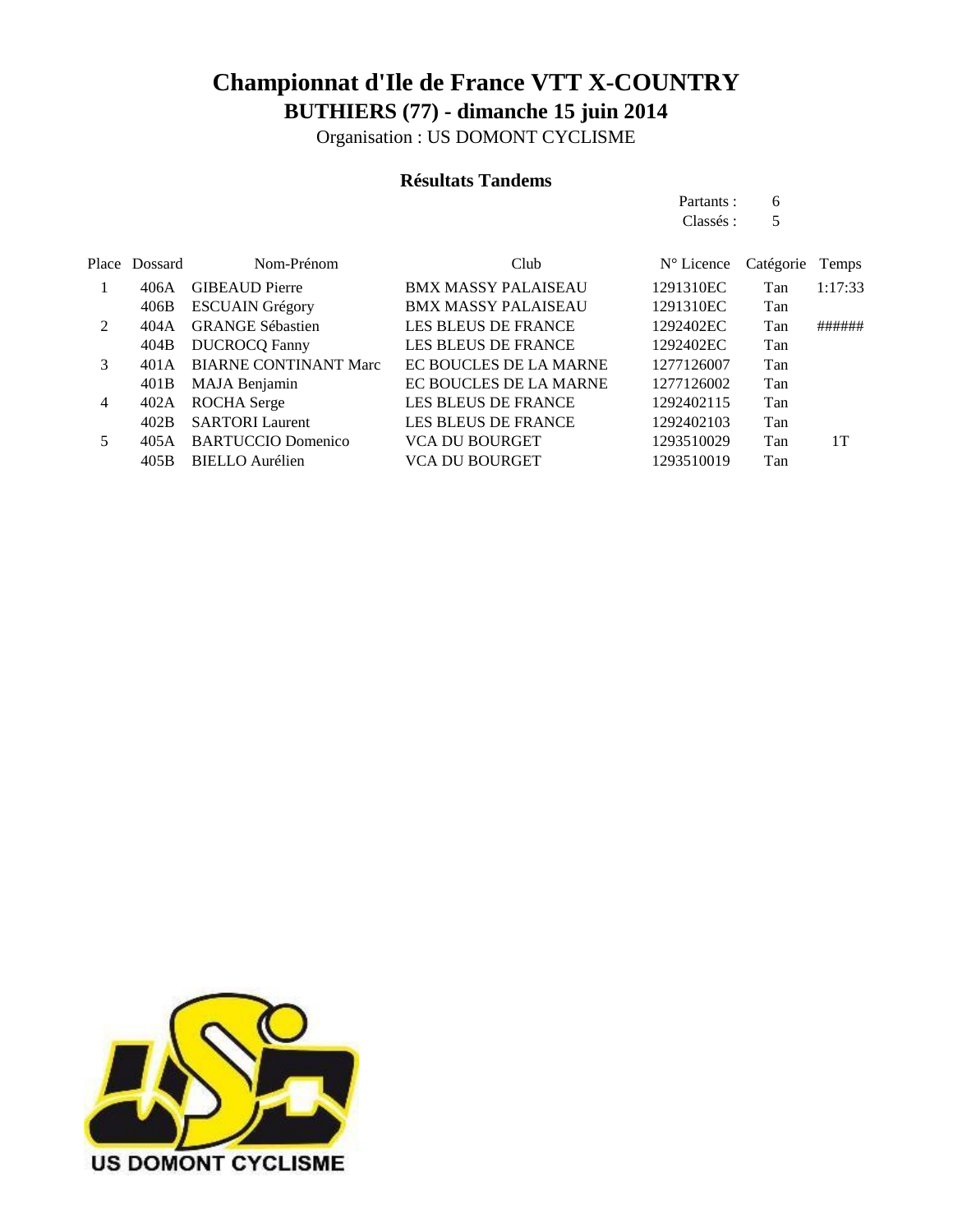# **BUTHIERS (77) - dimanche 15 juin 2014 Championnat d'Ile de France VTT X-COUNTRY**

Organisation : US DOMONT CYCLISME

### **Prix d'Equipe**

| Place | Club                             | Points |
|-------|----------------------------------|--------|
|       | <b>US DOMONT</b>                 |        |
|       | <b>OFF ROAD CYCLISTE D'EPONE</b> | 10     |
| 3     | ARGENTEUIL VAL DE SEINE 95       | 10     |
|       | <b>BC NOISY LE GRAND</b>         | 12     |
| 5     | LES BLEUS DE FRANCE              | 14     |
|       |                                  |        |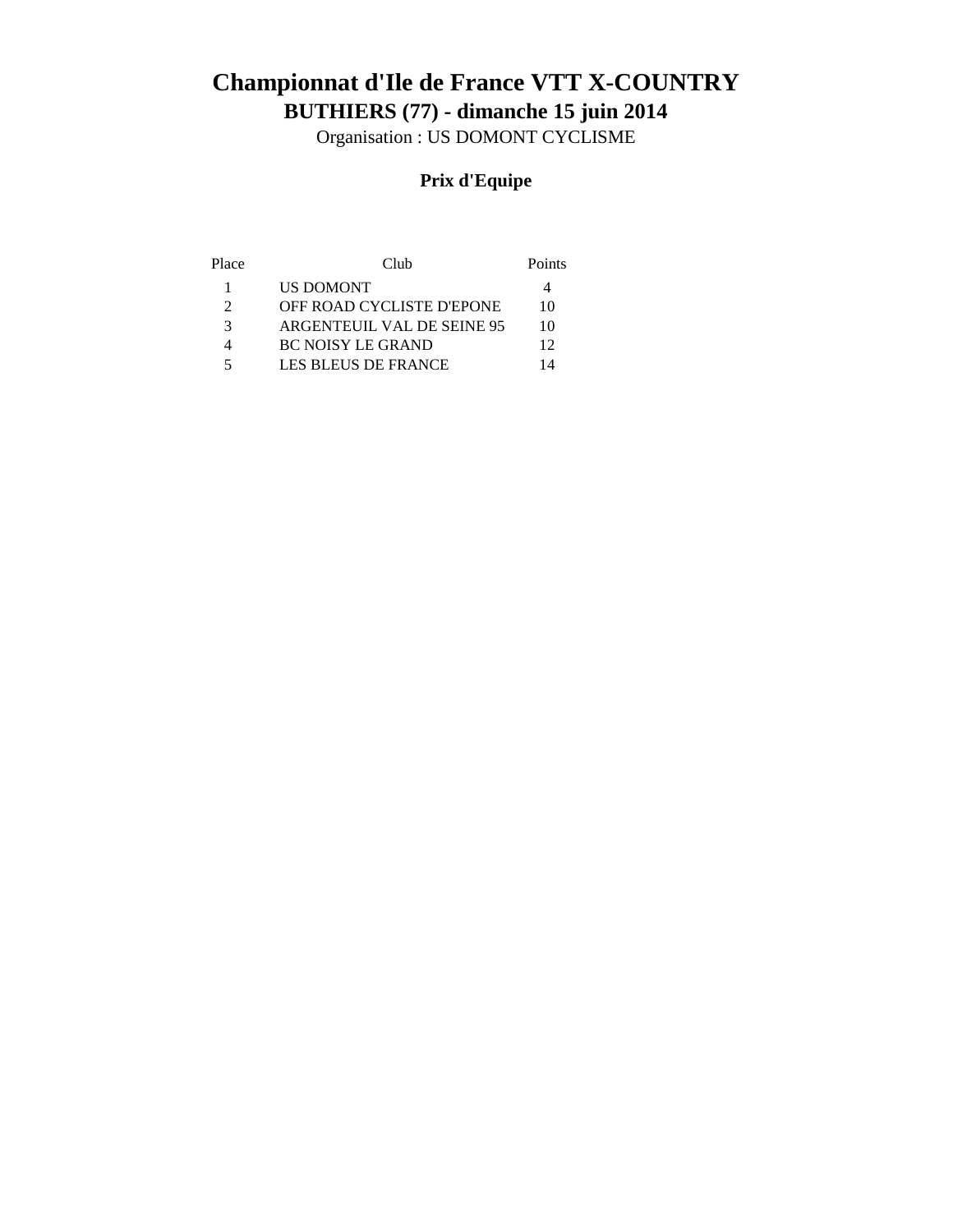Organisation : US DOMONT CYCLISME

#### **Résultats SCRATCH Minimes**

|                |         |                             |                             | Partants:                     | 13  |         |
|----------------|---------|-----------------------------|-----------------------------|-------------------------------|-----|---------|
|                |         |                             |                             | Classés :                     | 10  |         |
| Place          | Dossard | Nom-Prénom                  | Club                        | $N^{\circ}$ Licence Catégorie |     | Temps   |
|                | 660     | <b>JOT</b> Hugo             | <b>AC BAZANCOURT REIMS</b>  | 045101346                     | Min | 0:29:49 |
| 2              | 659     | <b>ROSSION</b> Tom          | AC BAZANCOURT REIMS         | 0751013279                    | Min | 0:29:55 |
| 3              | 652     | <b>JUMEAUX</b> Louis        | US DOMONT CYCLISME          | 1295702042                    | Min | 0:31:37 |
| $\overline{4}$ | 663     | <b>GENET</b> Steeven        | NL                          | NL                            | Min | 0:32:13 |
| 5              | 661     | <b>EL YAKOUTI Mathis</b>    | NL                          | NL                            | Min | 0:32:25 |
| 6              | 653     | <b>CHATAIGNIER Hannibal</b> | <b>BC NOISY LE GRAND</b>    | 1293507117                    | Min | 0:33:27 |
| 7              | 651     | <b>LATOUR Thomas</b>        | <b>ESC MEAUX</b>            | 1277101131                    | Min | 0:34:07 |
| 8              | 654     | DE SALVO Lucas              | <b>BC NOISY LE GRAND</b>    | 1293507239                    | Min | 0:36:50 |
| 9              | 655     | <b>VIGIER Tristan</b>       | <b>CC IGNY PALAISEAU 91</b> | 1291305163                    | Min | 0:37:36 |
| 10             | 658     | <b>BIGNOLAIS Valentin</b>   | OFF ROAD CYCLISTE D'EPONE   | 1278207014                    | Min | 0:52:29 |

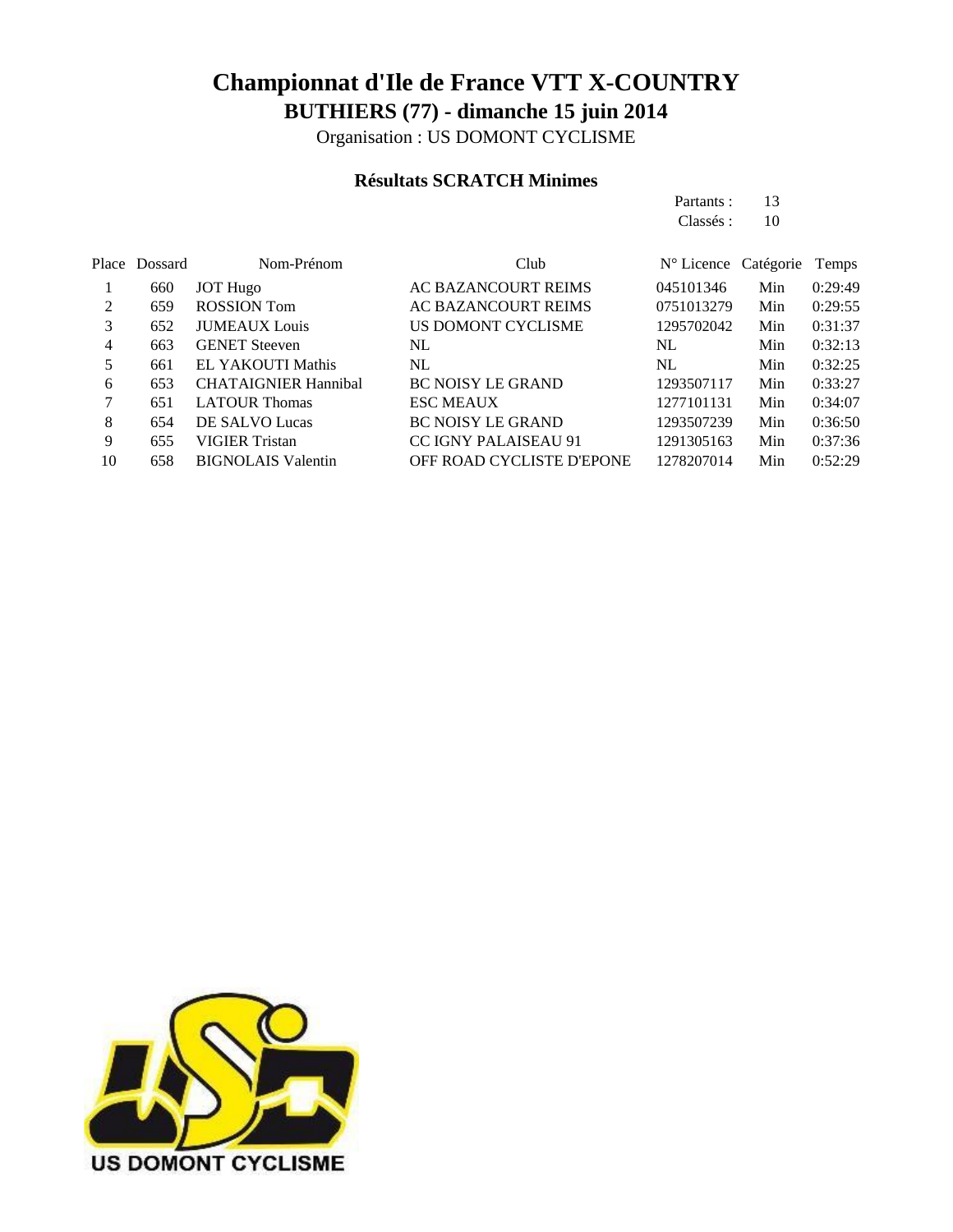Organisation : US DOMONT CYCLISME

#### **Résultats SCRATCH Cadettes**

|   |               |                       |                            | Partants :                    | 7     |              |
|---|---------------|-----------------------|----------------------------|-------------------------------|-------|--------------|
|   |               |                       |                            | Classés :                     | 7     |              |
|   | Place Dossard | Nom-Prénom            | Club                       | $N^{\circ}$ Licence Catégorie |       | <b>Temps</b> |
|   | 502           | <b>FONTAINE Elora</b> | OFF ROAD CYCLISTE D'EPONE  | 178207044                     | Cad F | 0:52:19      |
| 2 | 505           | RIBEIRO Léah          | VC SAVIGNY SUR ORGE        | 1291301163                    | Cad F | 0:55:09      |
| 3 | 504           | <b>DELSART</b> Anaïs  | <b>AC MARINES</b>          | 1295728004                    | Cad F | 0:55:49      |
| 4 | 503           | <b>SIMARD Marine</b>  | US DOMONT CYCLISME         | 1295702058                    | Cad F | 0:58:54      |
| 5 | 501           | JAFFRY Jennyfer       | <b>JS FERTE GAUCHER</b>    | 1277114246                    | Cad F | 1:00:26      |
| 6 | 507           | LE CUNFF Maëlle       | NL                         | NL                            | Cad F | 1:04:33      |
| 7 | 506           | PODOLAK Chloé         | CERCLE GAMBETTA ORLEANS L. | 1845066399                    | Cad F | 1:15:20      |

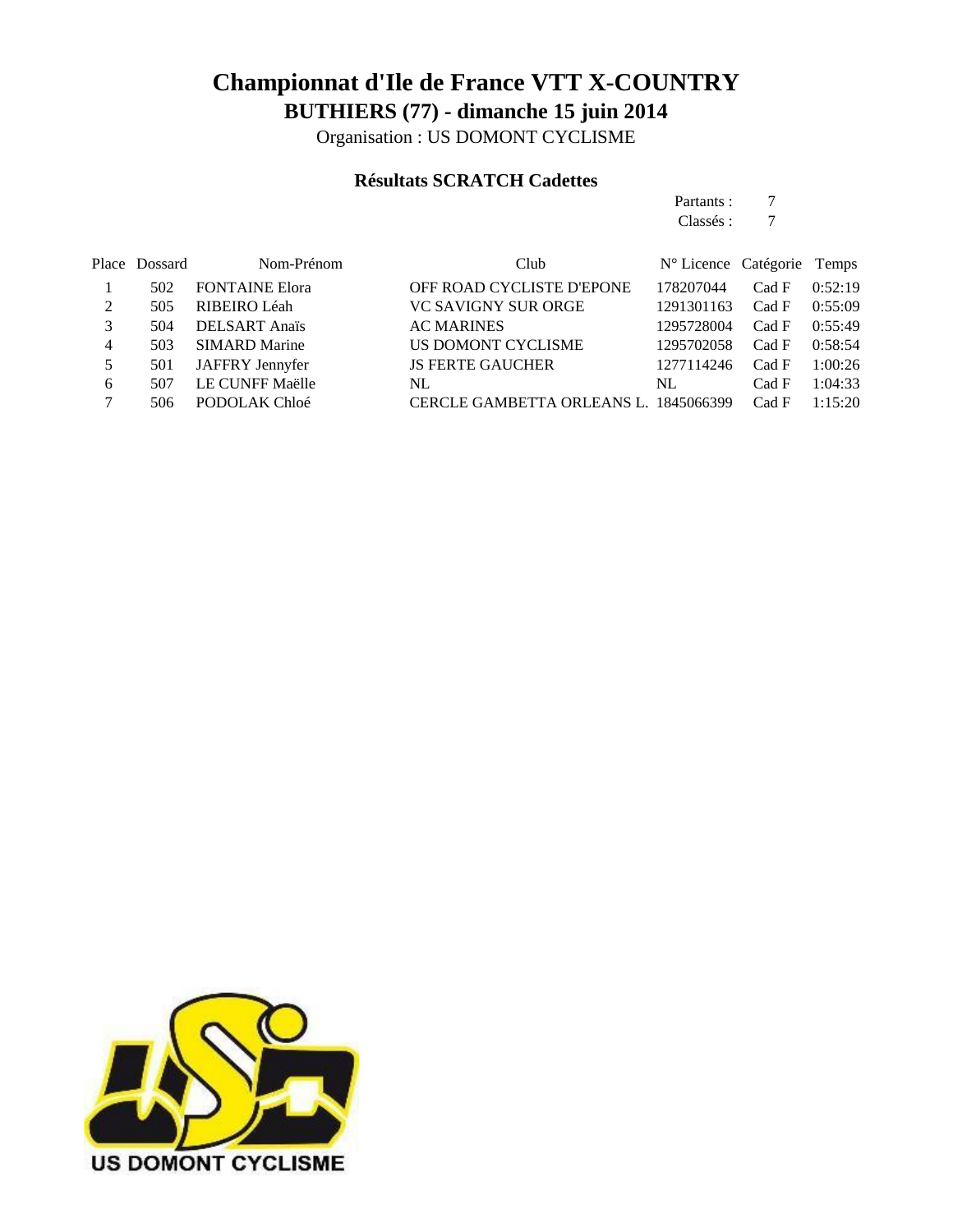Organisation : US DOMONT CYCLISME

#### **Résultats SCRATCH Cadets**

Partants : 14

|                |         |                           |                                   | Classés :  | 14        |         |
|----------------|---------|---------------------------|-----------------------------------|------------|-----------|---------|
| Place          | Dossard | Nom-Prénom                | Club                              | N° Licence | Catégorie | Temps   |
|                | 562     | <b>GAGNAIRE Maxime</b>    | <b>AC BAZANCOURT REIMS</b>        | 0751013235 | Cad       | 0:40:50 |
| 2              | 553     | <b>HANDJIAN Melvin</b>    | US DOMONT CYCLISME                | 1295702046 | Cad       | 0:41:08 |
| 3              | 560     | <b>JOUANNY Benoit</b>     | <b>ECOLE VTT DU LIE</b>           | 0622351032 | Cad       | 0:41:15 |
| $\overline{4}$ | 561     | <b>CHANDEMERLE Hugo</b>   | <b>ECOLE VTT DU LIE</b>           | 0622351063 | Cad       | ######  |
| 5              | 552     | <b>DELVAL</b> Florian     | ROUE D'OR CONFLANAISE             | 1278210003 | Cad       | 0:43:13 |
| 6              | 557     | LE BECHEC Corentin        | <b>OC GIF VTT</b>                 | 1291333011 | Cad       | 0:43:43 |
| 7              | 555     | <b>AUVIN</b> Clement      | OFF ROAD CYCLISTE D'EPONE         | 127827035  | Cad       | 0:44:05 |
| 8              | 551     | <b>DUGENY Nicolas</b>     | <b>TEAM BIKE CHAUMONTEL</b>       | 1295716019 | Cad       | 0:44:55 |
| 9              | 556     | <b>THIERRY Damien</b>     | OFF ROAD CYCLISTE D'EPONE         | 1278207038 | Cad       | mt      |
| 10             | 554     | <b>MARFOUTINE Joss</b>    | <b>VAL D'EUROPE TEAM CYCLISTE</b> | 1277145009 | Cad       | 0:45:43 |
| 11             | 564     | <b>ABOUBA</b> Ilian       | NL                                | NL         | Cad       | 0:47:19 |
| 12             | 563     | <b>OURSEL Jean</b>        | NL                                | NL         | Cad       | 0:47:57 |
| 13             | 558     | <b>LEONI</b> Louis        | OFF ROAD CYCLISTE D'EPONE         | 1278207026 | Cad       | 0:50:27 |
| 14             | 559     | <b>LECORDONNIER Ronan</b> | <b>ROUE D'OR CONFLANAISE</b>      | 1278210151 | Cad       | 0:51:14 |

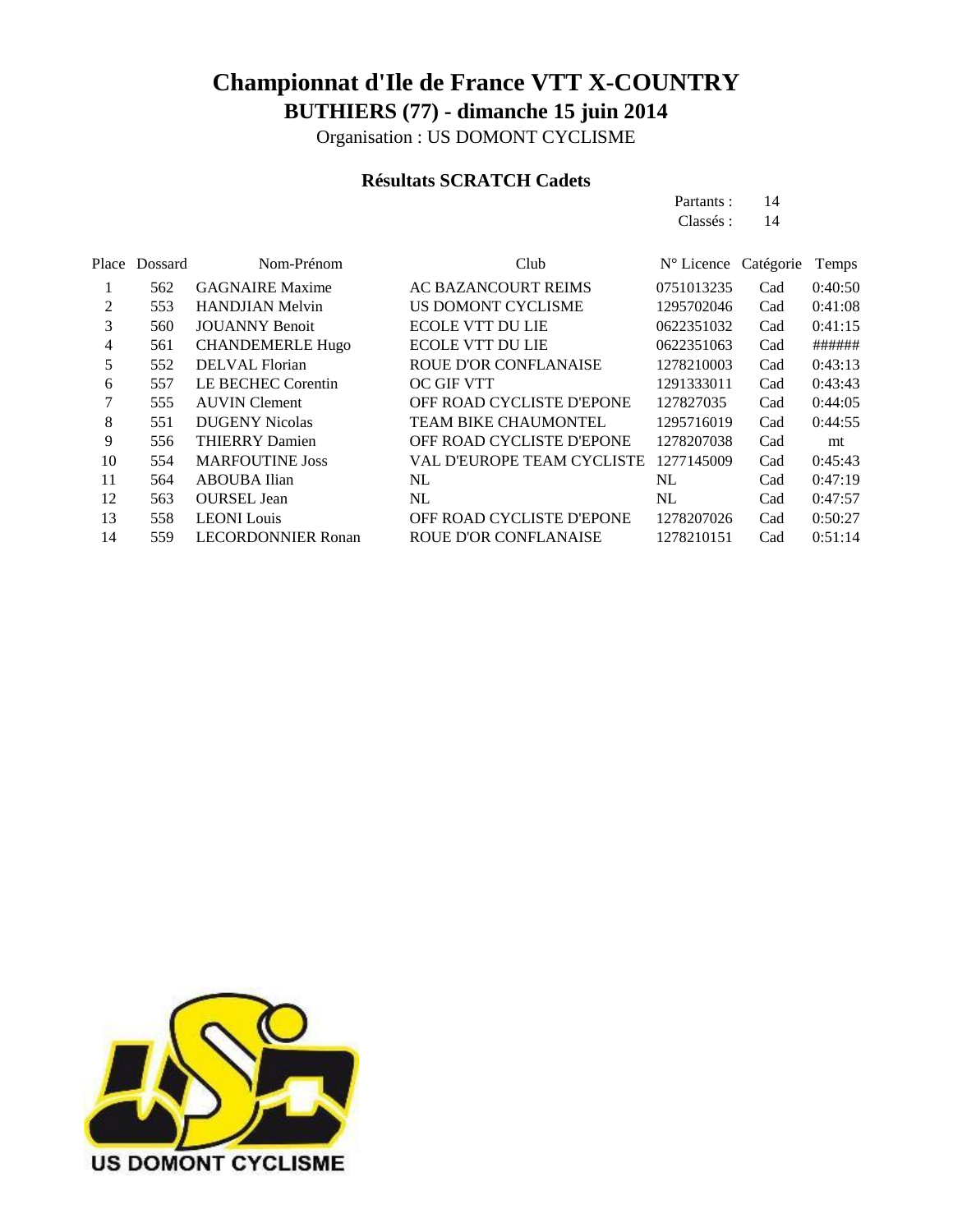Organisation : US DOMONT CYCLISME

#### **Résultats SCRATCH Juniors**

Partants : 18

|     |                         |                            | Classés :  | 14  |                      |
|-----|-------------------------|----------------------------|------------|-----|----------------------|
|     | Nom-Prénom              | Club                       |            |     | Temps                |
| 163 | <b>DUBAU Lucas</b>      | AC BAZANCOURT REIMS        | 0751013252 | Jun | 1:13:07              |
| 164 | DUBAU Joshua            | AC BAZANCOURT REIMS        | 0751013253 | Jun | 1:14:55              |
| 165 | <b>DELOISON</b> Lucas   | <b>AC BAZANCOURT REIMS</b> | 0751013267 | Jun | mt                   |
| 160 | <b>SERPIER Antoine</b>  | <b>AC BAZANCOURT REIMS</b> | 0751013330 | Jun | 1:18:20              |
| 162 | DELMAS Jean-Pacôme      | <b>VC CACIEN</b>           | 1845261310 | Jun |                      |
| 167 | ALLAIX Théo             | <b>VC SENONAIS</b>         | 0589105268 | Jun |                      |
| 151 | <b>POITEVIN Robin</b>   | US DOMONT CYCLISME         | 1295702004 | Jun |                      |
| 154 | <b>ORCHAMPT</b> Antoine | US DOMONT CYCLISME         | 1295702039 | Jun |                      |
| 156 | <b>SVEHLA Yohan</b>     | OFF ROAD CYCLISTE D'EPONE  | 1278207037 | Jun |                      |
| 152 | <b>PARMENTIER Hugo</b>  | <b>BC NOISY LE GRAND</b>   | 1293507196 | Jun |                      |
| 158 | <b>GIRAULT</b> Quentin  | US DOMONT CYCLISME         | 1295702052 | Jun |                      |
| 157 | <b>LEHOUX Natan</b>     | <b>OLYMPIQUE CVO</b>       | 1295712106 | Jun |                      |
| 153 | <b>GONTIER Lucas</b>    | <b>LA PEDALE FERTOISE</b>  | 1277102187 | Jun |                      |
| 166 | <b>CONVERT Yohan</b>    | NL                         | NL         | Jun |                      |
|     | Place Dossard           |                            |            |     | N° Licence Catégorie |

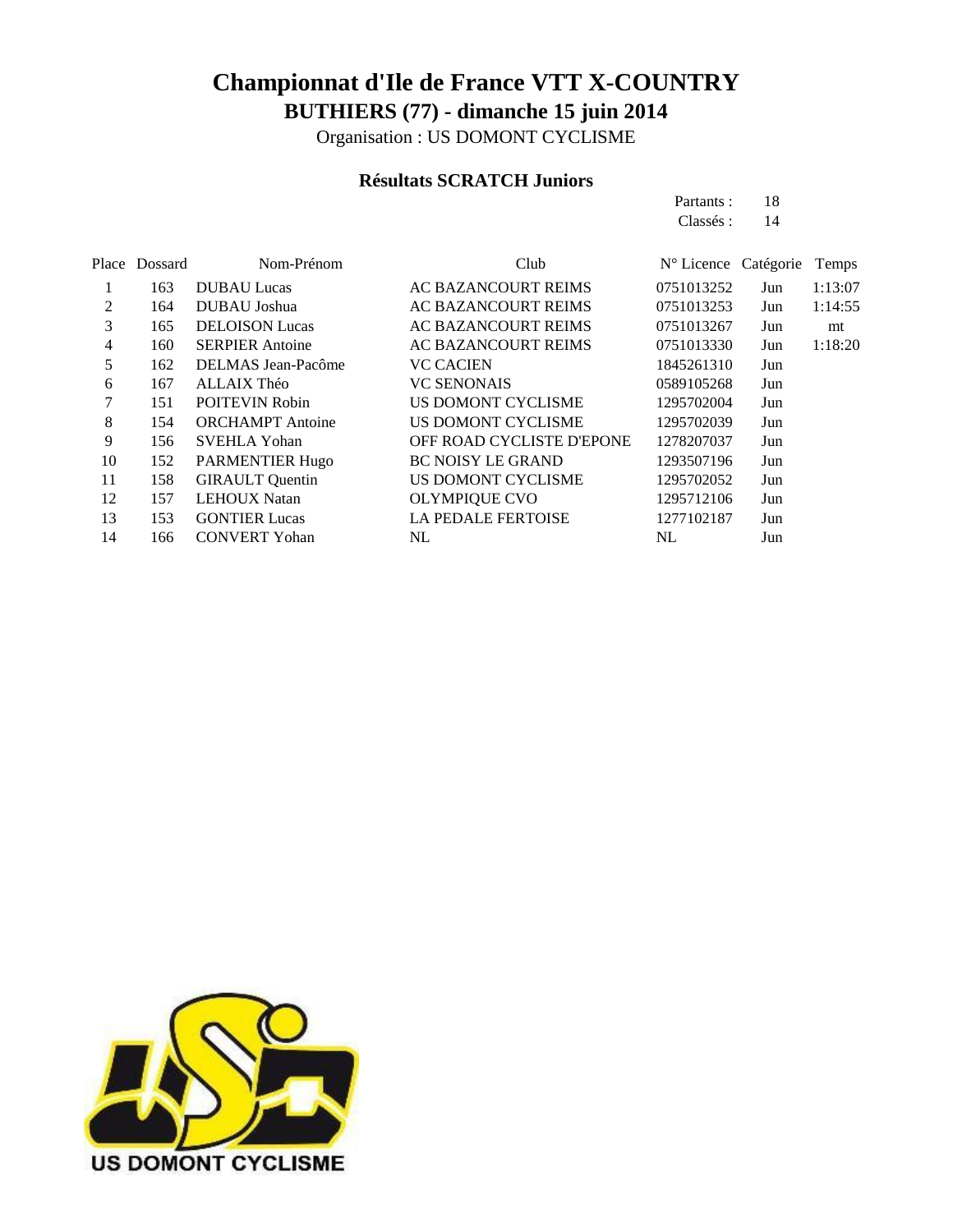Organisation : US DOMONT CYCLISME

#### **Résultats SCRATCH Espoirs**

| Partants: | 12 |
|-----------|----|
| Classés : | 9  |

|   | Place Dossard | Nom-Prénom             | Club                       | N° Licence Catégorie |     | Temps |
|---|---------------|------------------------|----------------------------|----------------------|-----|-------|
|   | 105           | <b>BEYER Jérémy</b>    | <b>OC GIF VTT</b>          | 1291333019           | Esp |       |
| 2 | 104           | <b>CLABAUT</b> Sulivan | <b>BC NOISY LE GRAND</b>   | 1293507194           | Esp |       |
| 3 | 107           | <b>SANSON Tom</b>      | <b>ASCO VTT</b>            | 1845206066           | Esp |       |
| 4 | 112           | PARDO Bryan            | NL                         | NL                   | Esp |       |
|   | 101           | <b>THIEBAULT Robin</b> | <b>LES BLEUS DE FRANCE</b> | 1292402016           | Esp |       |
| 6 | 109           | <b>MAGNIENT Franck</b> | NL                         | NL                   | Esp |       |
|   | 103           | <b>GALON</b> Geoffrey  | <b>VC DRAVEIL</b>          | 1291321005           | Esp |       |
| 8 | 111           | <b>FOULONNEAU Paul</b> | <b>LA ROCHE SUR YON</b>    | 0385064492           | Esp |       |
| 9 | 106           | <b>LEDUC</b> Quentin   | <b>BC NOISY LE GRAND</b>   | 1293507152           | Esp |       |

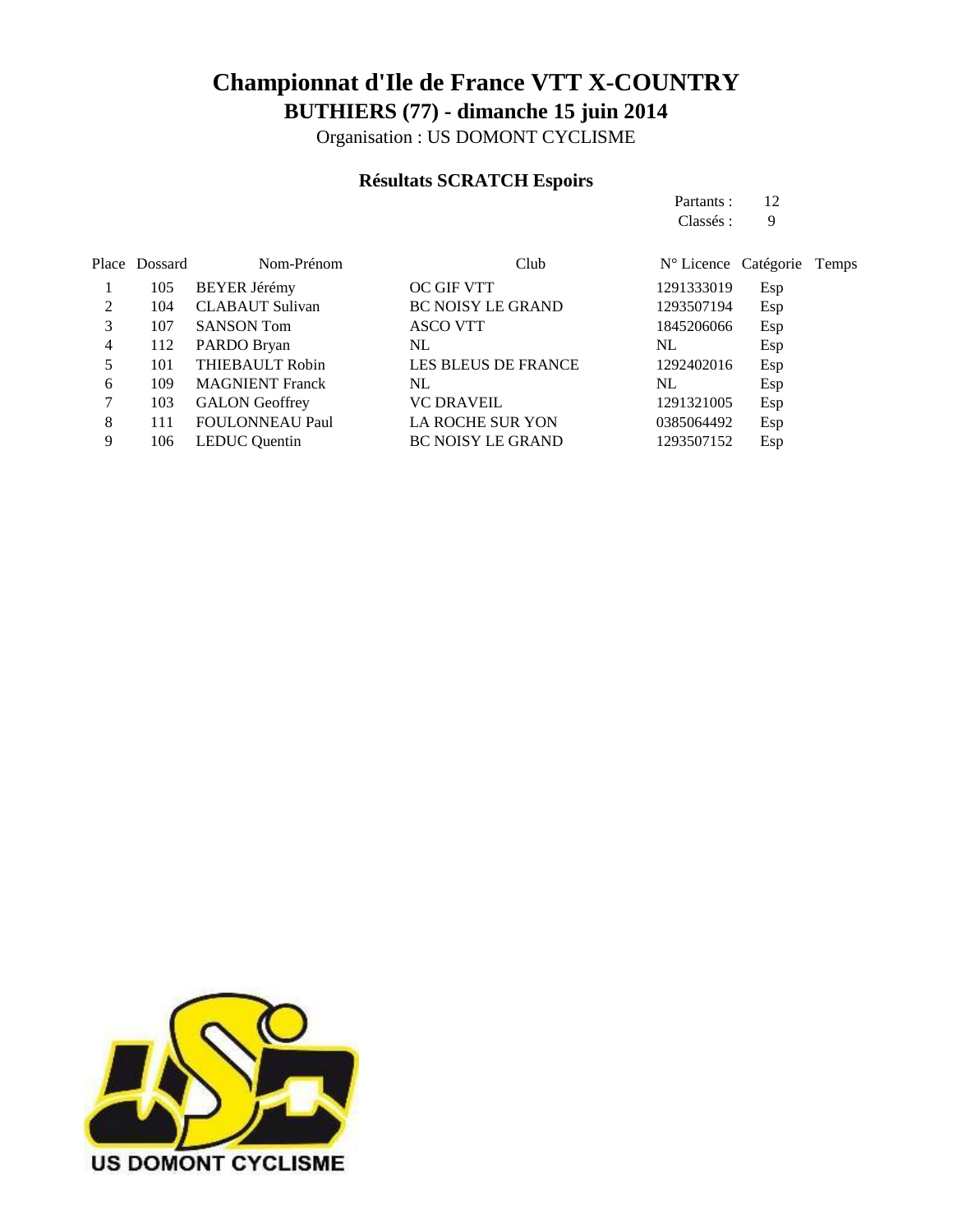Organisation : US DOMONT CYCLISME

#### **Résultats SCRATCH Seniors**

Partants : 20

|       |         |                         |                            | Classés :           | 15        |       |
|-------|---------|-------------------------|----------------------------|---------------------|-----------|-------|
| Place | Dossard | Nom-Prénom              | Club                       | $N^{\circ}$ Licence | Catégorie | Temps |
|       | 71      | DUBAU Ludovic           | AC BAZANCOURT REIMS        | 0751013048          | Sen       |       |
| 2     | 63      | <b>BAZIN</b> Nicolas    | US DOMONT CYCLISME         | 1295702163          | Sen       |       |
| 3     | 52      | LE CLAINCHE Jimmy       | US DOMONT CYCLISME         | 1295702076          | Sen       |       |
| 4     | 65      | LE CUNFF Kevin          | AS CORBEIL ESSONNES        | 1291302032          | Sen       |       |
| 5     | 55      | <b>VAILLANT Pierre</b>  | US DOMONT CYCLISME         | 1295702044          | Sen       |       |
| 6     | 56      | <b>NOGUEIRA Romain</b>  | US DOMONT CYCLISME         | 1295702168          | Sen       |       |
| 7     | 69      | <b>DIEZ</b> Adrien      | AC BOULOGNE BILLANCOURT    | 1292408088          | Sen       |       |
| 8     | 53      | <b>OBERTI</b> Julien    | TEAM BIKE CHAUMONTEL       | 1295716005          | Sen       |       |
| 9     | 61      | <b>TROCHON Philippe</b> | AC BOULOGNE BILLANCOURT    | 1292408031          | Sen       |       |
| 10    | 59      | <b>GOUBIN Maxime</b>    | US DOMONT CYCLISME         | 1295702029          | Sen       |       |
| 11    | 62      | <b>ABRUE</b> Aurélien   | <b>UC GIEN SPORTS</b>      | 1845070095          | Sen       |       |
| 12    | 64      | <b>GARCIA Clément</b>   | <b>LES BLEUS DE FRANCE</b> | 1292402075          | Sen       | 1T    |
| 13    | 51      | <b>MARTEAU Romain</b>   | <b>ESC MEAUX</b>           | 1277101077          | Sen       | 1T    |
| 14    | 70      | <b>BIELOFF Mathieu</b>  | AC BOULOGNE BILLANCOURT    | 1292408009          | Sen       | 1T    |
| 15    | 57      | <b>LEGROS Thibault</b>  | <b>LES BLEUS DE FRANCE</b> | 1292402096          | Sen       | 2T    |
|       |         |                         |                            |                     |           |       |

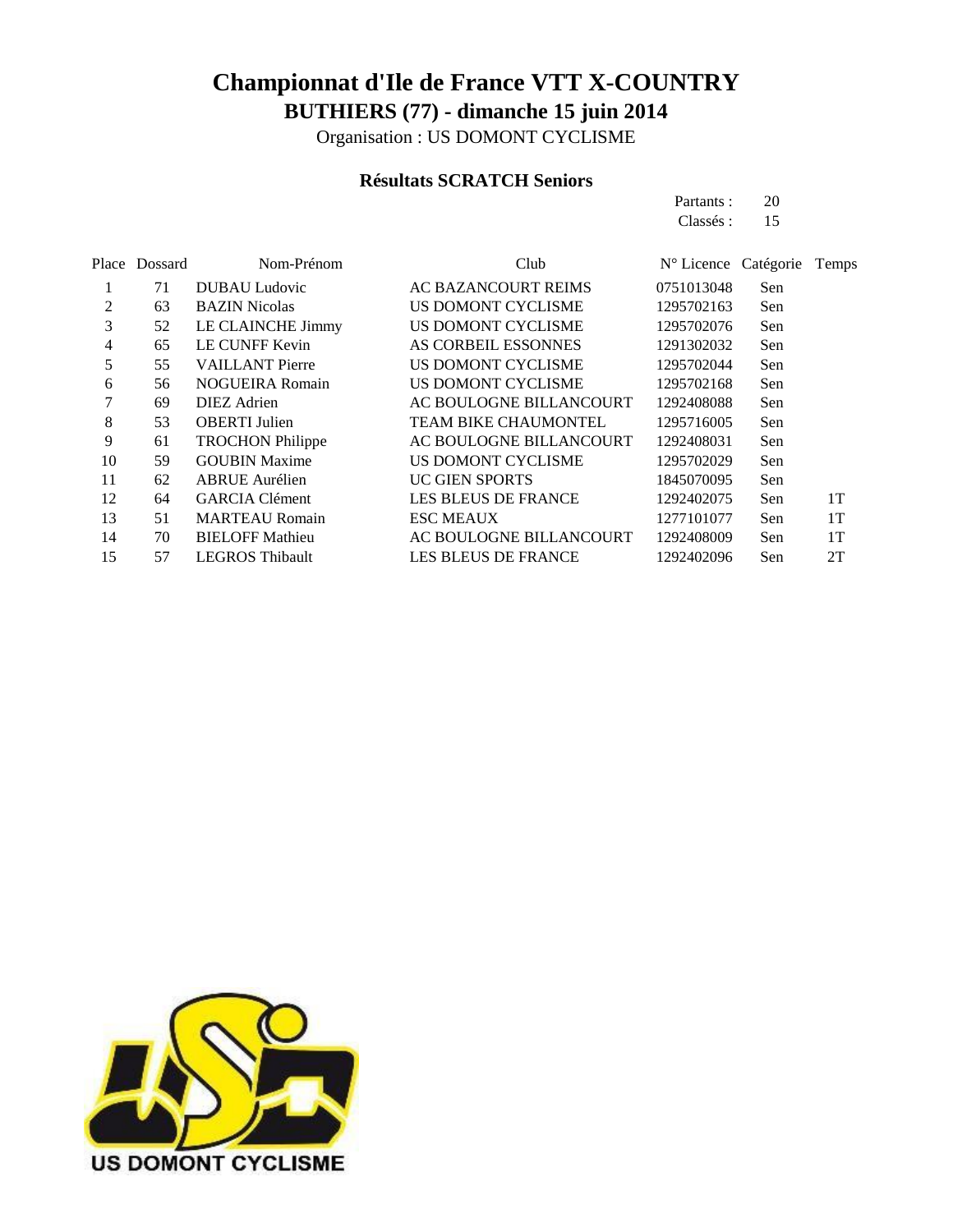Organisation : US DOMONT CYCLISME

#### **Résultats SCRATCH Masters 1 et 2**

| Partants: | 18 |
|-----------|----|
| Classés : | 16 |

|    | Place Dossard | Nom-Prénom                   | Club                          | N° Licence Catégorie |           | Temps |
|----|---------------|------------------------------|-------------------------------|----------------------|-----------|-------|
| 1  | 202           | <b>CROCHET COLIN Normann</b> | ARGENTEUIL VAL DE SEINE 95    | 1295708094           | Mas $1/2$ |       |
| 2  | 210           | <b>LOMBARDI</b> Vincent      | US DOMONT CYCLISME            | 1295702108           | Mas $1/2$ |       |
| 3  | 221           | <b>BLONDEAU Thomas</b>       | <b>CROSSROAD RACING</b>       | 1837335001           | Mas $1/2$ |       |
| 4  | 201           | <b>NARI</b> Olivier          | <b>VC ARPAJON</b>             | 1291308018           | Mas $1/2$ |       |
| 5  | 215           | LOY Hervé                    | TEAM BONNAT 91                | 1291309055           | Mas $1/2$ |       |
| 6  | 206           | <b>FRAISSE</b> Arnaud        | US DOMONT CYCLISME            | 1295702119           | Mas $1/2$ | 1T    |
|    | 212           | <b>MICHEL Tanguy</b>         | <b>UV POITIERS</b>            | 2086071176 Mas 1/2   |           | 1T    |
| 8  | 207           | <b>BUZON Franck</b>          | <b>BC NOISY LE GRAND</b>      | 1293507018           | Mas $1/2$ | 1T    |
| 9  | 204           | FADDA Jean-Christophe        | <b>TEAM VTT MAISSE</b>        | 1291325040           | Mas $1/2$ | 1T    |
| 10 | 205           | FORLINI Grégory              | <b>BC NOISY LE GRAND</b>      | 1293507068           | Mas $1/2$ | 1T    |
| 11 | 203           | <b>MELCHIOR Loïc</b>         | <b>BC NOISY LE GRAND</b>      | 1293507002           | Mas $1/2$ | 1T    |
| 12 | 219           | <b>SICHER Guillaume</b>      | <b>ROUE D'OR CONFLANAISE</b>  | 1278210294           | Mas $1/2$ | 1T    |
| 13 | 218           | <b>BROCHOT Vincent</b>       | <b>UCM VENEUX LES SABLONS</b> | 1277142037           | Mas $1/2$ | 1T    |
| 14 | 208           | <b>DEHEYN</b> Thibaut        | <b>LES BLEUS DE FRANCE</b>    | 1292402020           | Mas $1/2$ |       |
| 15 | 217           | <b>JULIEN</b> Matthieu       | VC ELANCOURT ST QUENTIN       | 1278226039           | Mas $1/2$ |       |
| 16 | 211           | <b>HARDY</b> Fabien          | NL.                           | NL.                  | Mas $1/2$ |       |
|    |               |                              |                               |                      |           |       |

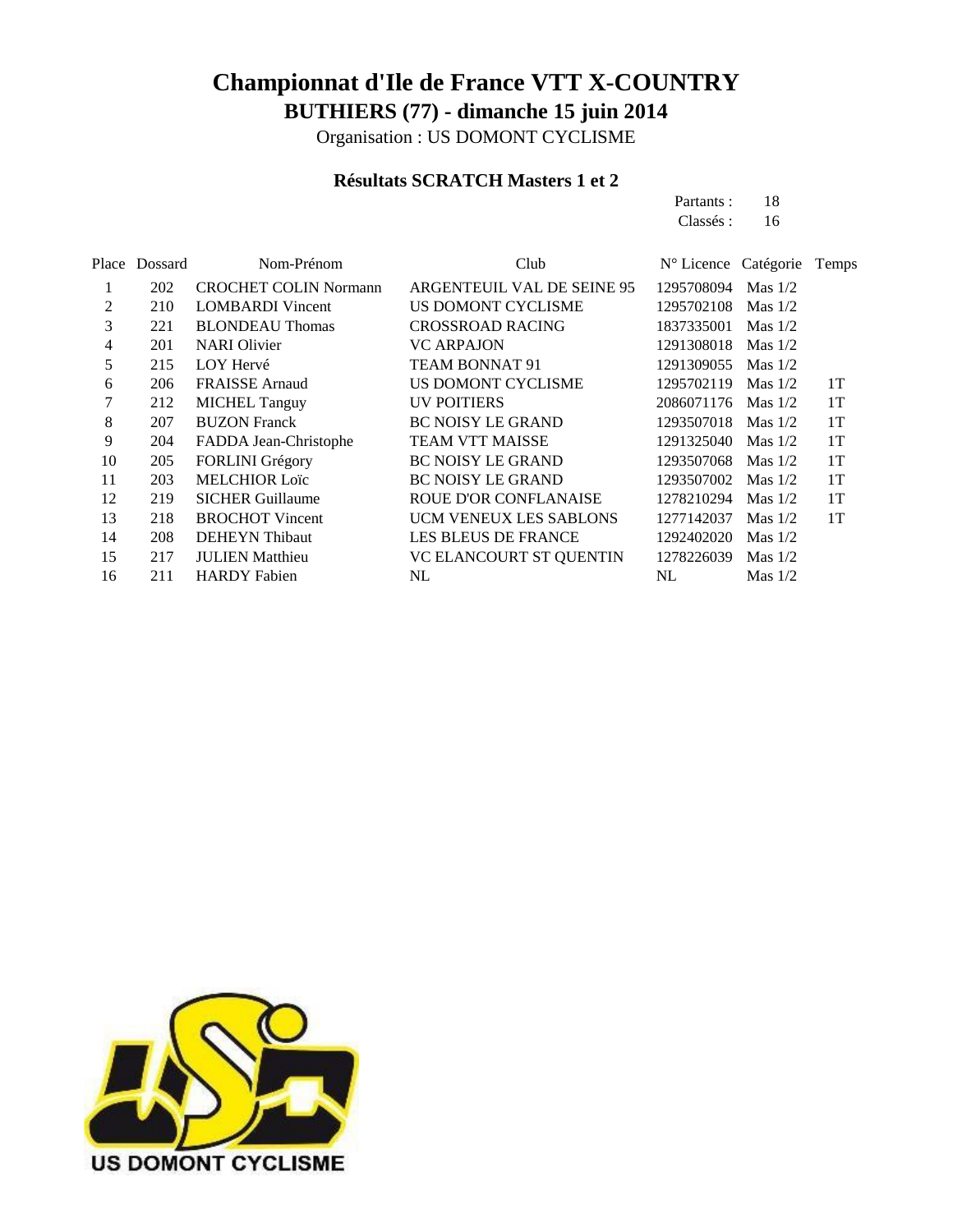Organisation : US DOMONT CYCLISME

#### **Résultats SCRATCH Masters 3-4-5**

| Partants: | 32 |
|-----------|----|
| Classés : | 36 |

|                          | Place Dossard | Nom-Prénom                   | Club                       | N° Licence Catégorie |           | Temps |
|--------------------------|---------------|------------------------------|----------------------------|----------------------|-----------|-------|
| 1                        | 371           | <b>CRENEL Didier</b>         | US DOMONT CYCLISME         | 1295702037           | Mas 5     |       |
| $\overline{c}$           | 302           | <b>HUBER Christophe</b>      | ARGENTEUIL VAL DE SEINE 95 | 1295708068           | Mas 3/4   |       |
| 3                        | 312           | FERNANDES José               | US DOMONT CYCLISME         | 1295702080           | Mas 3/4   |       |
| $\overline{\mathcal{L}}$ | 320           | <b>CARREIRA Jean-Pierre</b>  | <b>BC NOISY LE GRAND</b>   | 1293507074           | Mas $3/4$ |       |
| 5                        | 303           | <b>CORBEAU Laurent</b>       | EC MONTGERON VIGNEUX       | 1291307045           | Mas 3/4   |       |
| 6                        | 301           | PAUCHARD Stéphane            | <b>ESC MEAUX</b>           | 1277101266           | Mas 3/4   |       |
| $\tau$                   | 326           | <b>CHAMBARD</b> Christophe   | US DOMONT CYCLISME         | 1295702148           | Mas 3/4   |       |
| 8                        | 304           | <b>PARMENTIER Franck</b>     | <b>BC NOISY LE GRAND</b>   | 1293507203           | Mas $3/4$ |       |
| 9                        | 314           | DONATI Jean-François         | <b>US RIS ORANGIS</b>      | 1291322062           | Mas 3/4   |       |
| 10                       | 323           | LE BRAS Alain                | ARGENTEUIL VAL DE SEINE 95 | 1295708417           | Mas $3/4$ |       |
| 11                       | 372           | <b>POITEVIN Francis</b>      | US DOMONT CYCLISME         | 1295702006           | Mas 5     |       |
| 12                       | 313           | LE MOAL Yannick              | EC MORSANG SUR ORGE        | 1291339006           | Mas $3/4$ |       |
| 13                       | 315           | <b>MICHOUT Eric</b>          | <b>US METRO TRANSPORTS</b> | 1275024237           | Mas 3/4   |       |
| 14                       | 321           | <b>PAJOT</b> Pascal          | <b>UC GIEN SPORTS</b>      | 1845070108           | Mas $3/4$ |       |
| 15                       | 307           | <b>CATHENOZ Thibaut</b>      | <b>BC NOISY LE GRAND</b>   | 1293507188           | Mas $3/4$ |       |
| 16                       | 331           | <b>BOSSARD Laurent</b>       | UC GIEN SPORTS             | 1845070105           | Mas 3/4   |       |
| 17                       | 375           | <b>LAMETTE Denis</b>         | LES BLEUS DE FRANCE        | 1292402040           | Mas 5     |       |
| 18                       | 382           | PETRUZZELLA Denis            | <b>VC VILLEJUST</b>        | 1291338002           | Mas 5     |       |
| 19                       | 329           | <b>BRAUD</b> Christophe      | <b>JS FERTE GAUCHER</b>    | 1277114159           | Mas $3/4$ |       |
| 20                       | 332           | PASQUIER Olivier             | NL                         | NL                   | Mas 3/4   |       |
| 21                       | 373           | <b>BRANCO</b> Guilherme      | EC MONTGERON VIGNEUX       | 1291307261           | Mas 5     |       |
| 22                       | 381           | <b>JUPILLAT Christian</b>    | LES BLEUS DE FRANCE        | 1292402042           | Mas 5     |       |
| 23                       | 309           | <b>BOCQUILLON Eric</b>       | AC BAZANCOURT REIMS        | 0751013035           | Mas $3/4$ |       |
| 24                       | 322           | <b>MULLER Christophe</b>     | UC TRILPORT PAYS DE MEAUX  | 1277132002           | Mas 3/4   |       |
| 25                       | 319           | DA COSTA Fernando            | <b>ESC MEAUX</b>           | 1277101074           | Mas $3/4$ |       |
| 26                       | 380           | <b>RINCENT</b> Jean-Philippe | UCM VENEUX LES SABLONS     | 1277142002           | Mas 5     | 1T    |
| 27                       | 306           | <b>LELEU Fabrice</b>         | <b>BC NOISY LE GRAND</b>   | 1293507210           | Mas 3/4   | 1T    |
| 28                       | 327           | <b>CHATAIGNER Dominique</b>  | AC POMMEUSE BOISSY         | 1277130019           | Mas 3/4   | 1T    |
| 29                       | 310           | <b>NOEL Franck</b>           | <b>LES KOYOTES</b>         | 1275003006           | Mas $3/4$ | 1T    |
| 30                       | 377           | <b>LIGNIER Pascal</b>        | <b>ESC MEAUX</b>           | 1277101023           | Mas 5     | 1T    |
| 31                       | 325           | PARIS Richard                | LA PEDALE FERTOISE         | 1277102036           | Mas 3/4   | 1T    |
| 32                       | 330           | <b>DUBRAY Xavier</b>         | <b>VC CACIEN</b>           | 1845261342           | Mas 3/4   | 1T    |
| 33                       | 374           | <b>OSADNIK Alain</b>         | <b>LES KOYOTES</b>         | 1275003018           | Mas 5     | 1T    |
| 34                       | 311           | <b>GONTIER Frédéric</b>      | <b>LA PEDALE FERTOISE</b>  | 1277102194           | Mas $3/4$ | 1T    |
| 35                       | 308           | <b>HANDJIAN</b> Pierre       | BC NOISY LE GRAND          | 1293507149           | Mas 3/4   | 1T    |
| 36                       | 378           | <b>MARTEAU</b> Jean-Claude   | <b>ESC MEAUX</b>           | 1277101111           | Mas 5     | 1T    |

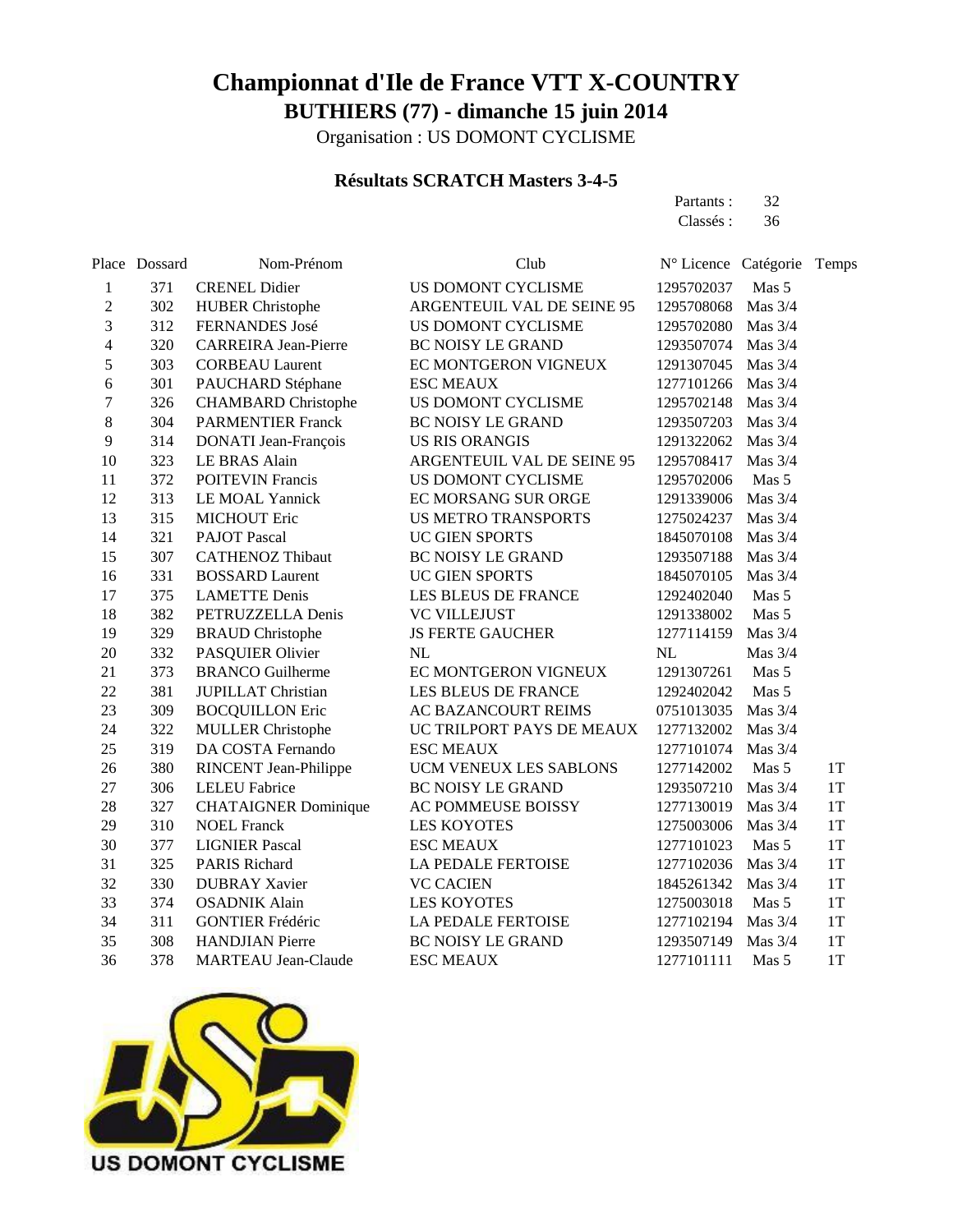